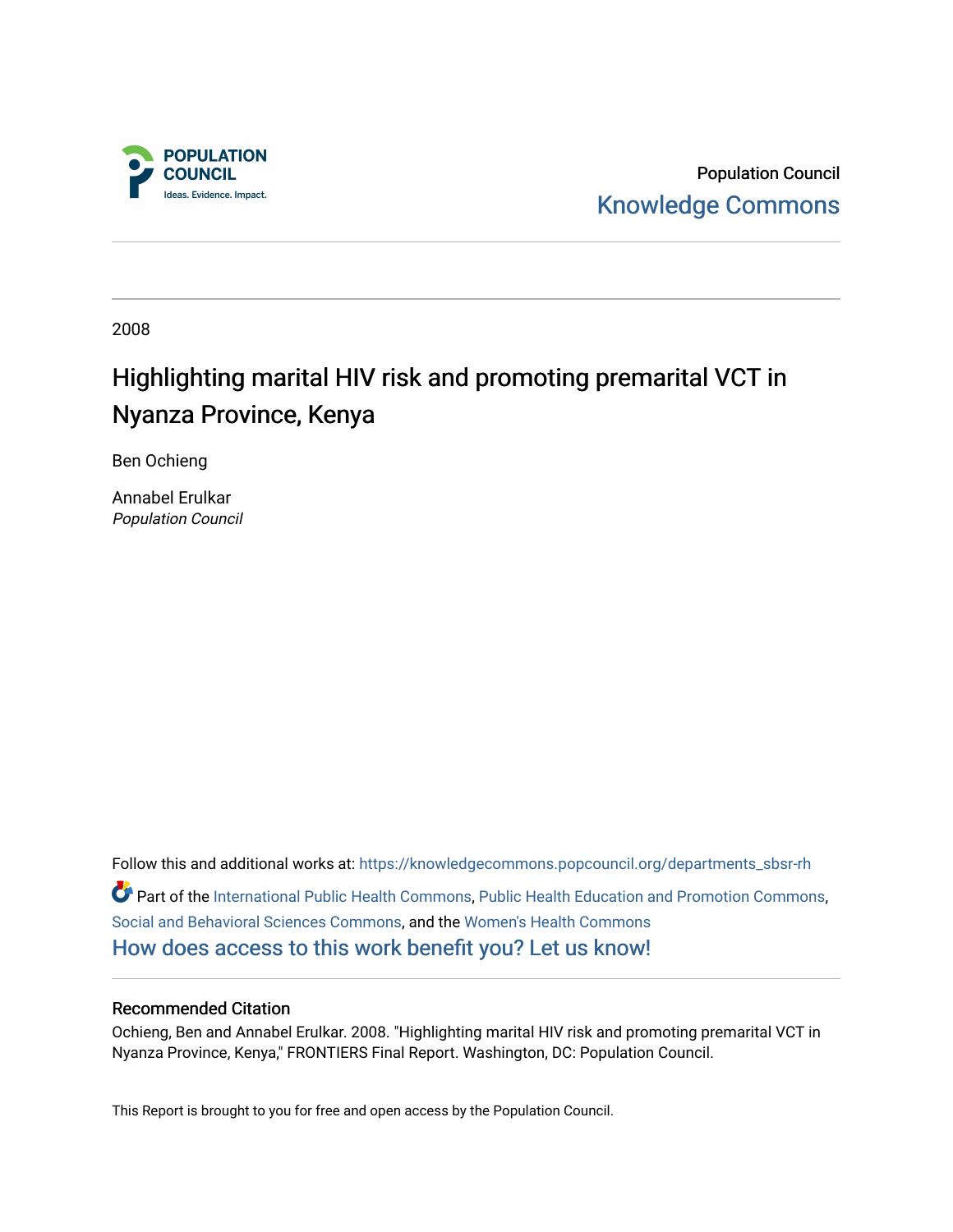## **Highlighting Marital HIV Risk and Promoting Premarital VCT in Nyanza Province, Kenya**

**Ben Ochieng Annabel S. Erulkar**

**2008**

This publication is made possible by the generous support of the American people through the President's Emergency Plan for AIDS Relief (PEPFAR) and the United States Agency for International Development (USAID) under the terms of Cooperative Agreement No. HRN-A-00- 98-00012-00. The contents are the responsibility of the FRONTIERS Program and do not necessarily reflect the views of USAID or the United States Government.



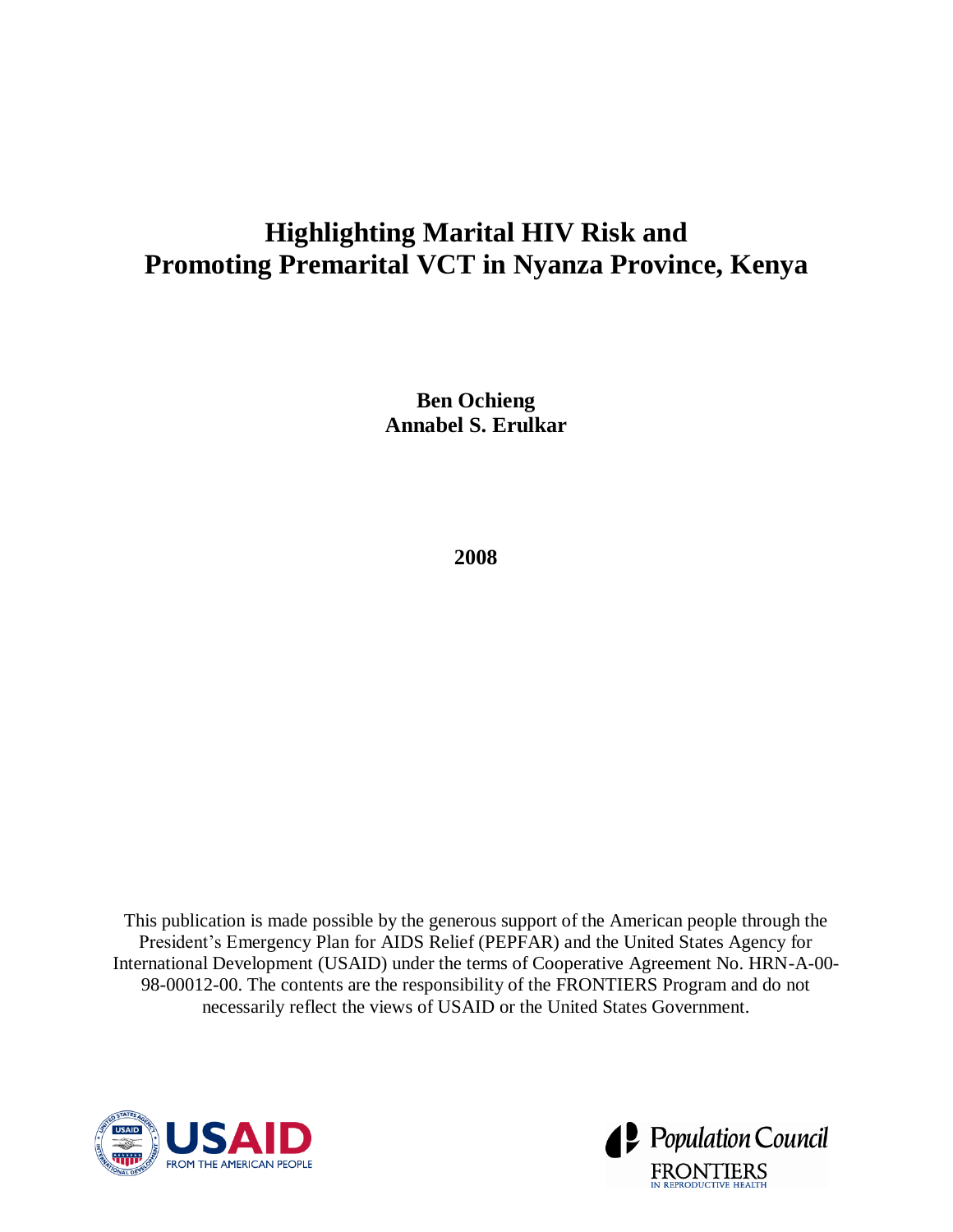© 2008 The Population Council, Inc.

*Suggested citation:* Ochieng, Ben and Annabel S. Erulkar. 2008. "Highlighting marital HIV risk and promoting premarital VCT in Nyanza Province, Kenya," *FRONTIERS Final Report.* Washington, DC: Population Council.

Any part of this publication may be reproduced without permission for limited distribution provided it is distributed without charge and the Population Council is acknowledged as the source. The Population Council would appreciate receiving a copy of any materials in which the text is used.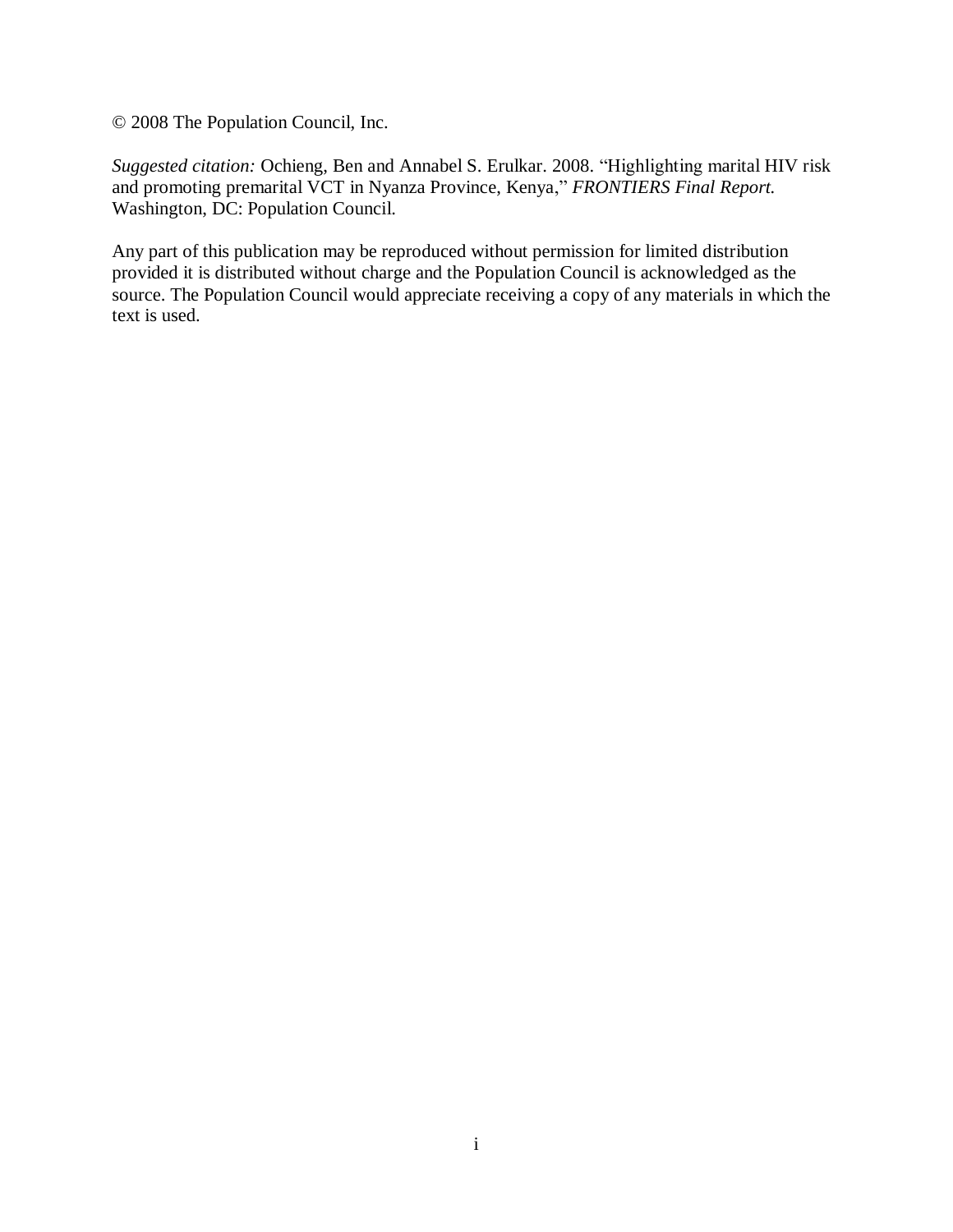# **CONTENTS**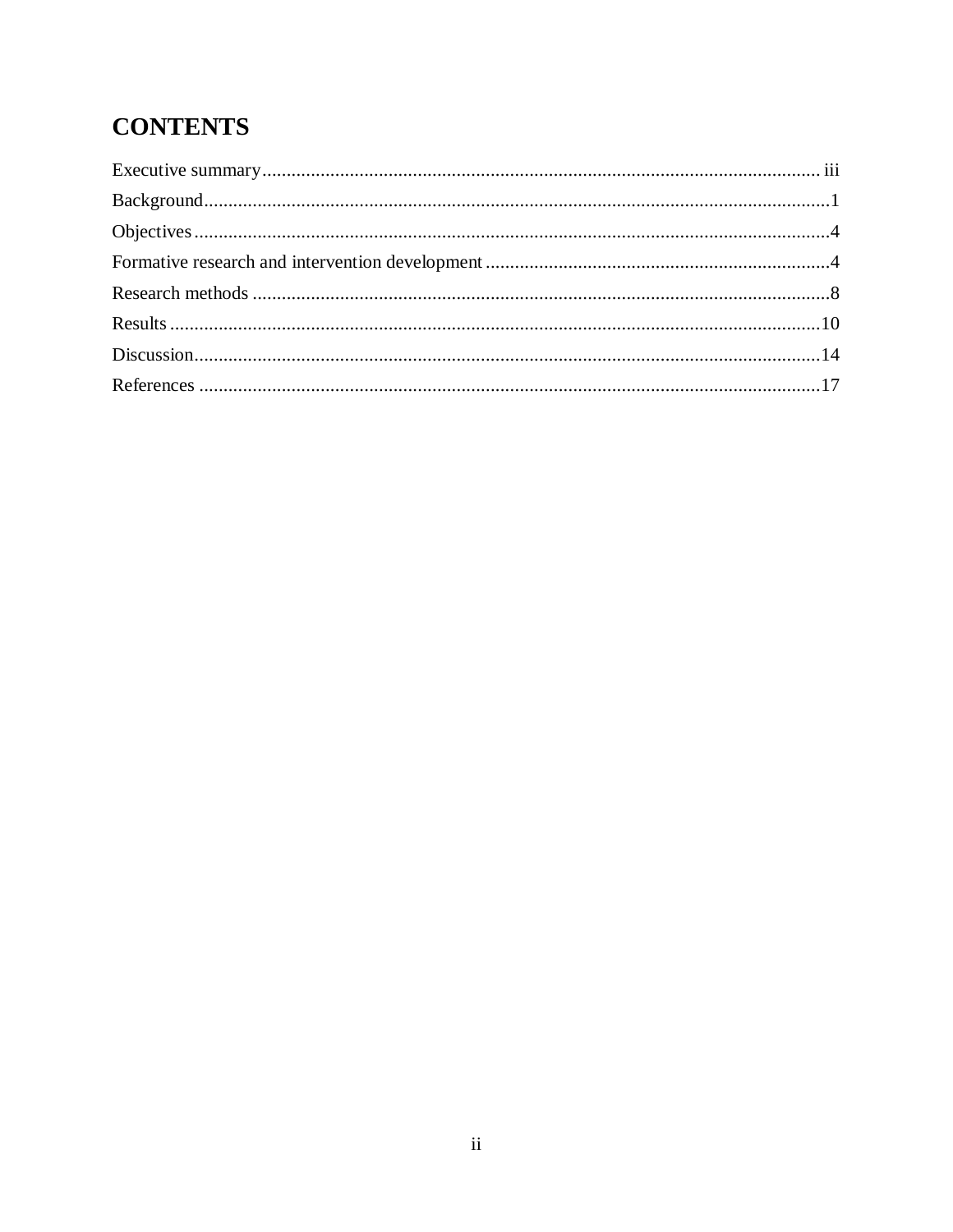## <span id="page-4-0"></span>**EXECUTIVE SUMMARY**

Married adolescent girls form a large segment of Kenyan youth, yet they are largely overlooked by researchers and programmers, as many programs focus on the prevention of STI/HIV and unwanted pregnancies for unmarried youth. There is the widespread perception that marriage is protective against HIV, yet evidence is increasing that girls who are married are much more likely to be infected with HIV than unmarried sexually active girls. An HIV prevalence study in Kisumu, Kenya found that married girls age 15-19 had higher rates of HIV infection when compared to unmarried girls (Glynn et al, 2001).

"Highlighting Marital HIV Risk and Promoting Premarital VCT in Nyanza, Kenya" is a project of the Population Council, in collaboration with PATH and Kendu Adventist Hospital. Its specific objectives are: 1) to design and implement educational strategies to raise awareness of the risks of HIV and early marriage; 2) to promote voluntary counseling and testing for couples; and 3) to support and empower newly married girls through community-based clubs. The program was implemented in Rachuonyo and Homa Bay Districts in Nyanza Province, Kenya. The strategies to address HIV risk among married adolescent girls included: an education campaign to sensitize communities, families and young people that marriage is not protective of HIV; promotion of premarital VCT services for young couples including referral and linkage with existing services and subsidies for associated costs; and support groups for married girls. The specific achievements over two years of the intervention included:

**Magnet Theatre**: Fourteen theatre groups facilitated Magnet Theatre activities reaching over 20,500 males and 17,300 females, through 47,260 contacts. Messages conveyed during performances related to the HIV risk associated with marriage, fidelity, and the importance of premarital/couples VCT.

**Radio:** Radio spots were aired on Radio Ramogi and Lake Victoria FM, with a combined reach of between 300,000 and 500,000 people. Seven radio spots went on the air during hours that many community members listened to the radio.

**Advocacy by religious leaders**: Religious leaders advocated against early marriage and encouraged community members to attend VCT. They made over 1,150 referrals for VCT, and reached over 17,400 community members with messages on marital HIV risk.

**Mentoring**: Kendu Adventist Hospital supports mentors to mobilize and support married adolescent girls. Mentors conducted meetings that discussed HIV reaching over 7,600 married girls, STIs reaching over 5,300 married girls, VCT reaching over 6,800 girls and ARV reaching over 2,500 girls.

**VCT**: VCT services were designed to address barriers to VCT use, including the costs of travel to the VCT sites. A coupon system was used to encourage community members to visit VCT sites in order to know their HIV status.

**Programmatic implications**: This project underscored the special circumstances of married adolescents in Nyanza, a group for which there is no specialized programming. Many young women in Homa Bay described having been victims of sexual violence, making them vulnerable to HIV infection. Mechanisms to support projects for married adolescents, including access to mentors and other types of social support, need to be established.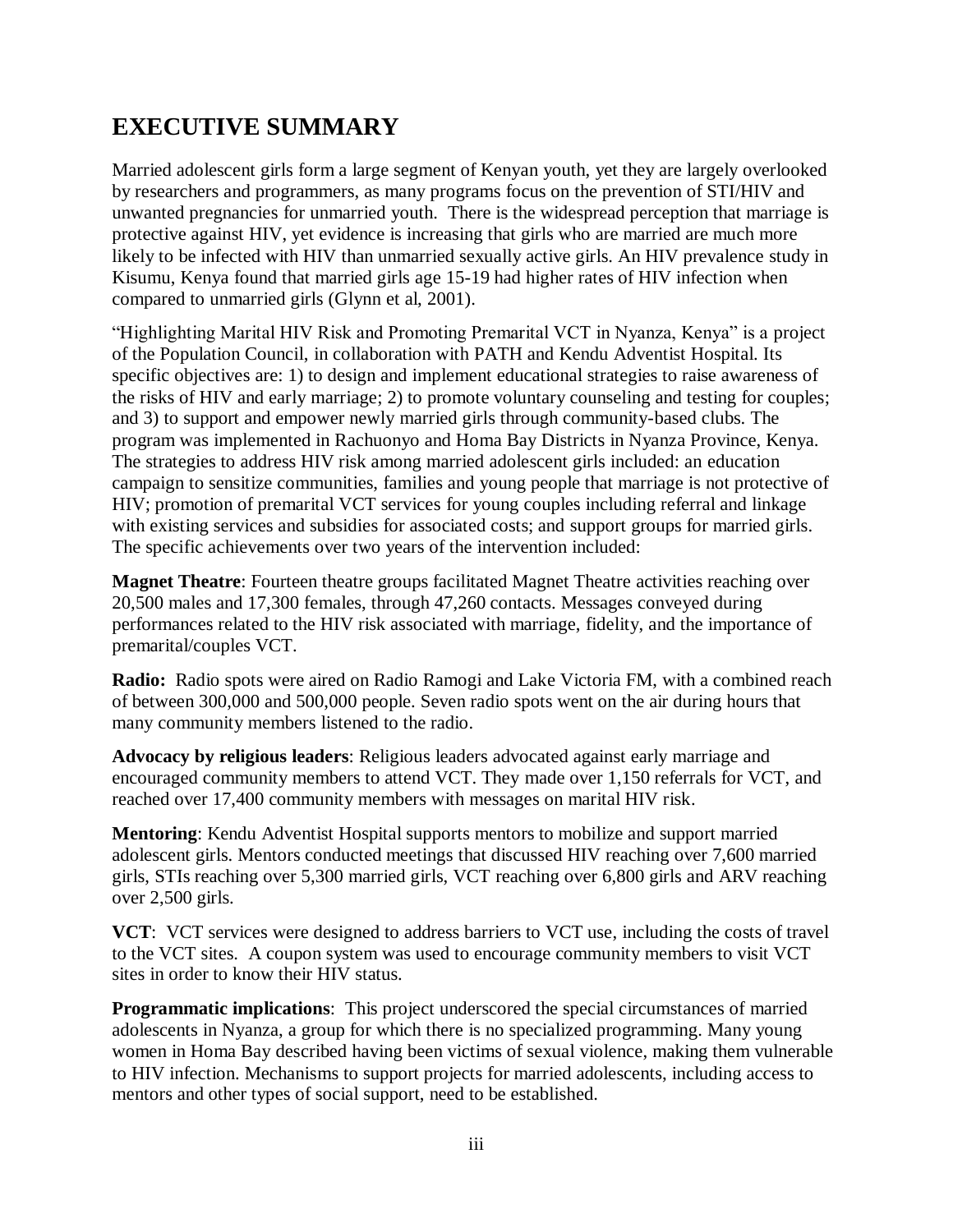### <span id="page-5-0"></span>**BACKGROUND**

In recent years, there has been increased public health attention to adolescents in developing countries, especially in response to their sheer numbers, their reproductive health problems, and, most recently, the rates of HIV infection among this group (McCauley et al, 1995). However, the increased attention to adolescent research and programs has been focused almost exclusively on the unmarried, with little or no attention paid to young people who are married during their adolescent years (Mensch et al, 1998). This lack of attention has resulted, in part, because once young people are married, they enter the social category of adults, no matter their age. In marriage, girls are presumed to carry the same status and responsibilities as adult married women, an assumption that may be false. They are also presumed to have the same service needs as adult women and to be reached by adult programs. Evidence is emerging that this may not be the case (Diop and N"Dione, 2002). Married adolescents are largely invisible, overlooked by both research and programs. At the same time, the transition to marriage is a time when girls are likely to be extremely vulnerable and in need of considerable support. Emerging evidence of HIV infection among adolescent girls in sub-Saharan Africa, especially those who are married, underscores this vulnerability.

The category, married adolescent, is largely a phenomenon of girls, not boys (Mensch, Bruce and Greene, 1998, Singh et al, 2000). Marriage is a critical and pivotal experience in the adolescence of the majority of girls in sub-Saharan Africa, most of who marry before age 20 (Bledsoe and Cohen, 1993). In a review of DHS data, the median age at first marriage for girls is 19 or below in all countries in sub-Saharan Africa except Botswana, Burundi, and Namibia (Singh and Samara, 1996). While adolescent program planners tend to focus on premarital sexual activity, most girls" sexual activity occurs within marriage, as do births to adolescent girls (Singh et al, 2000, FOCUS, 1999). In Kenya, 51 percent of sexually active girls aged 15 to 19 are married (Population Council 2001, NCPD, 1998).

Married adolescents come from poorer families and have lower levels of education compared to girls who marry after adolescence (Bledsoe and Cohen, 1993, AGI, 1998, Mensch, Bruce and Greene, 1998). In addition, married girls tend to have larger age differences with their spouses – often of considerable magnitude – compared to girls marrying later. While large spousal age differences are common in sub-Saharan Africa, at the extreme, they are likely to result in girls having diminished power in decision-making and are often reflective of the low status of women (AGI, 1998).

Most of the research on married adolescents has focused on the timing of marriage and childbearing. However, marriage has a significant impact on the quality of a girl"s life, shifting her focus increasingly to family life and motherhood, rather than exploration of the work world or continuation of education (Mensch, Bruce and Greene, 1998, Singh and Samara, 1996). Marriage confers upon girls a new and different set of expectations, pressures and risks. Yet little research has been done to understand the new worlds of married girls, including the context of married life, how they feel about it, and how marriage shapes risk behavior, including the risk of HIV/AIDS.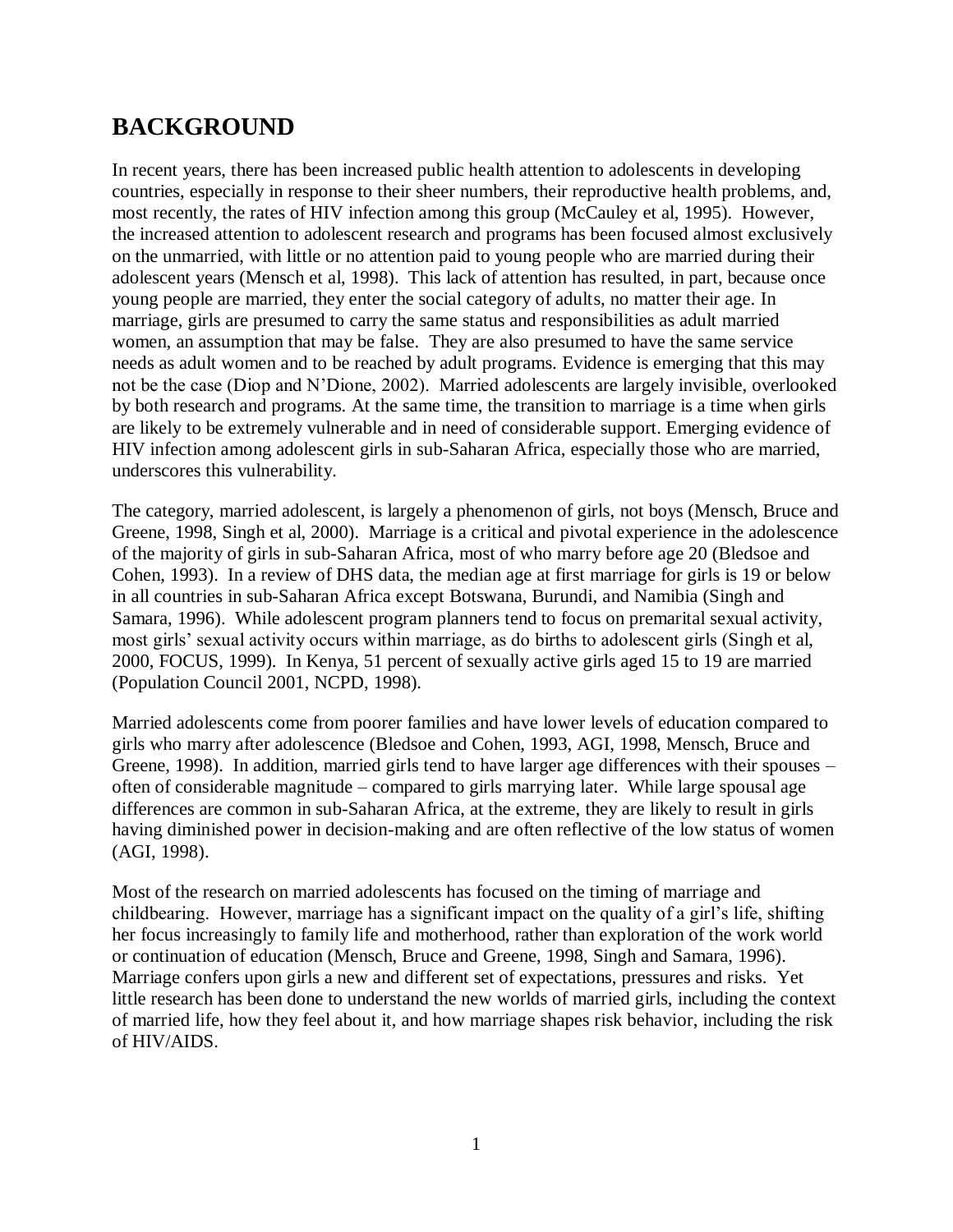### *Marriage in Kenya<sup>1</sup>*

Kenya is a signatory to the Convention on the Rights of the Child that defines children as those below age 18 and considers child marriage a human rights violation. In Kenya, the age at which one can legally marry is age 18 for both girls and boys. Overall, five percent of Kenyan girls are married by age 15, and 25 percent are married by age 18. In comparison, few boys are married during adolescence, with only three percent of boys married by age 18.

Many girls do not choose their husband but have him chosen for them. Among married girls aged 15 to 24, 12 percent of urban girls and 19 percent of rural girls had marriages arranged for them. Moreover, there is a strong relationship between age at marriage and the likelihood that the marriage was arranged. Among Kenyan girls married at age 14 or 15, 33 percent had arranged marriages, compared to 18 percent of girls who married at age 16 or 17, and 13 percent of girls who married at 18 or 19. A considerable number of married adolescents and young women are in polygamous unions, with nearly one in five married girls in polygamous unions in Coast, Rift Valley and North Eastern Provinces. In addition, many of the girls who are currently in monogamous unions may eventually end up in polygamous unions.

The younger a girl is when she marries, the larger the age difference with her spouse. Girls who married at age 14 or 15 were, on average, 11 years younger than their spouse. Girls who married at 16 or 17 were 9 years younger, while those who married at 18 or 19 were 7 years younger. Age differences between spouses have tremendous implications for power and decision-making in the household, especially when a girl is still very young and her spouse is considerably older and more mature.

Married girls are significantly more likely to have children compared to unmarried girls, with only 12 percent of unmarried girls aged 15 to 24 being mothers, compared to 83 percent of married girls in the same age group. The earlier that one gets married, the earlier one gives birth. Median age at first birth was 16 for girls married at 14 or 15; 18 for girls married at 16 or 17; and 19 for girls married at 18 or 19. With early first births being the most risky, many girls are not prepared for pregnancy and do not receive adequate support, including medical attention, during the prenatal and perinatal period.

### *Marriage and HIV Risk*

l

There is emerging evidence that married adolescent girls are at increased risk of HIV infection compared to their counterparts who are unmarried and sexually active. A recent study conducted in four African cities including Kisumu, utilized biomarker data. The study revealed that 33 percent of married girls are HIV+ compared to 22 percent of unmarried sexually active girls (Clark, 2004, Glynn et al, 2001). Once married, intercourse is much more frequent and condom use, virtually non-existent. A study by Clark (2004) demonstrates that the husbands of married adolescents in Kisumu are considerably older and much more likely to be HIV-infected compared to the boyfriends of unmarried girls. Married adolescent girls also have sex much more frequently than unmarried girls and are significantly less likely to use a condom than unmarried girls. Analysis revealed that the age and HIV profile of girls" husbands and sexual

 $<sup>1</sup>$  The statistics in this section are based on Population Council analysis of the 2003 Kenya DHS.</sup>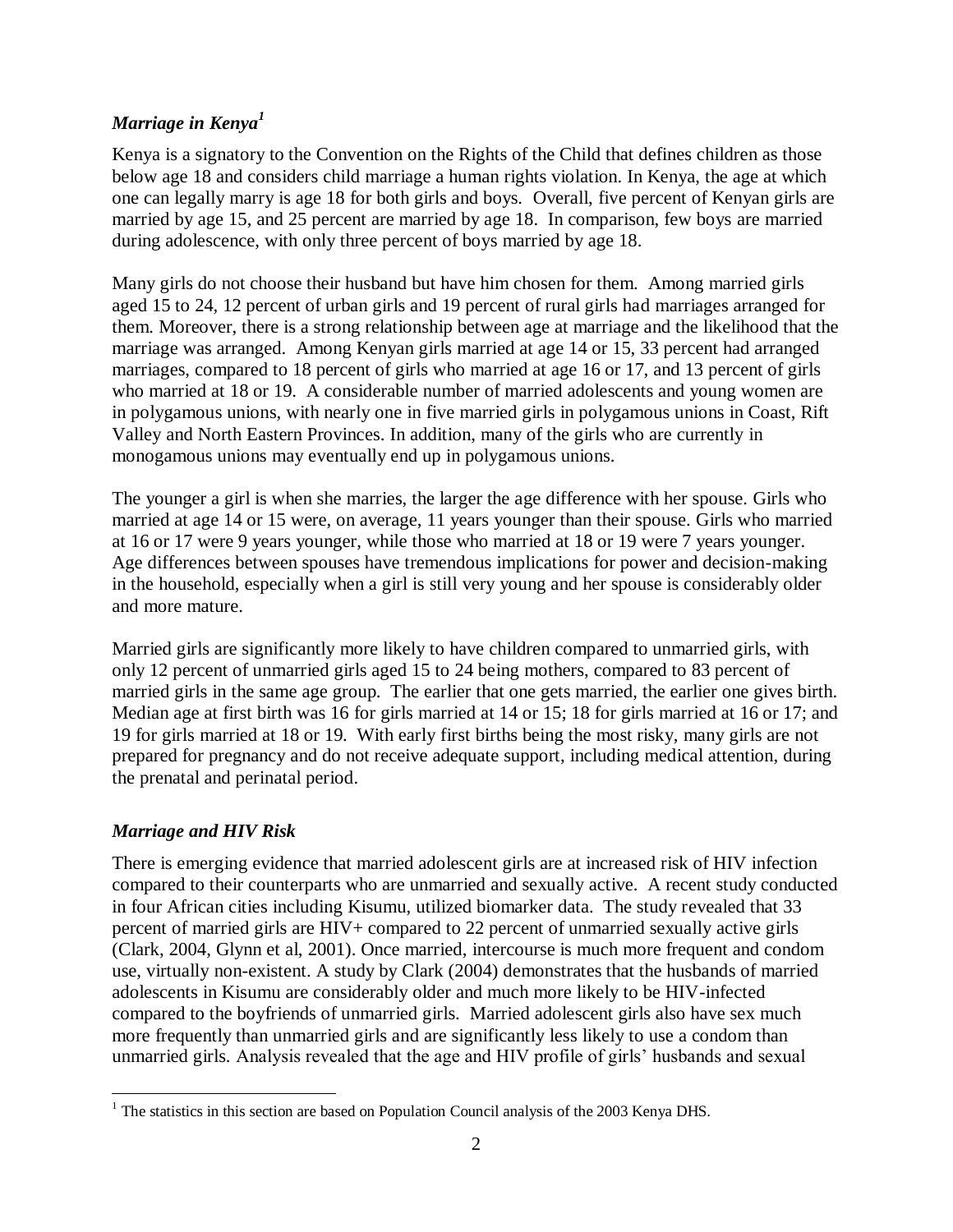frequency were risk factors that override risk related to the multiple partnerships of some unmarried girls. For girls in traditional rural settings, marriage or engagement often marks the beginning of their sexual life and, indeed, of HIV risk. Likewise, parents who wrongfully assume that marriage protects them from HIV frequently arrange girls' marriages. Traditionally, young brides move to their husbands" homes where they have low status, are relatively isolated, and lack power in decision-making, including sexual decision-making.

Among girls aged 15 to 24, those who are married are significantly less likely to know how to prevent HIV infection compared to their unmarried sexually active counterparts. When compared to unmarried girls, married girls are significantly less likely to have heard HIV messages on the radio or through newspapers, and less likely to have heard about VCT or know where to get it.

### *Justification for a Married Adolescent Program*

Though considerable investment has been made in research and programs for adolescents, most of those efforts have been directed toward unmarried youth and not the sizeable proportion of young women who are married during adolescence. Married adolescent girls may be at heightened reproductive risk compared to unmarried girls, yet little attention has been given to this group. Married adolescents are more likely to be pregnant during adolescence, an experience that represents increased risk of maternal morbidity and mortality. They are also less likely to access healthcare during pregnancy or delivery compared to girls who give birth later. They may be at increased risk of HIV infection because of their partners' profiles and their frequency of unprotected intercourse. At the same time, they are less likely to have been reached with HIV information than their unmarried, sexually active counterparts.

Information on and programmatic experience with married adolescent girls is limited. Few studies have focused on how adolescents make the transition to marriage, what their perceptions of marriage are, and how their lives change. Likewise, there is little experience in programming for this group, which may be more vulnerable and at heightened risk of adverse reproductive health outcomes.

This project will expand on knowledge about married adolescents in Kenya, a large, neglected sub-group of young people. It will highlight their vulnerabilities and give program planners important lessons on how to reach this largely neglected group. The project will test three interventions that seek to assist married adolescents or adolescent girls just prior to marriage to protect their health. The lessons learned in the project will assist HIV programmers to mount prevention efforts among a large and, primarily, neglected risk group. Lessons will also highlight the vulnerability and risk of married adolescent girls in giving youth serving organizations guidelines on how to work with this group.

The project described in this report took place in two districts within Nyanza Province, Rachuonyo and Homa Bay. Nyanza Province has the highest rates of HIV infection in Kenya, with considerable gender imbalances. Nyanza has an overall HIV prevalence of 15 percent, followed by Nairobi with 10 percent. Eighteen percent of women, compared to 12 percent of men in Nyanza, are HIV infected. Seven percent of girls aged 15 to 19 compared to 0.7 percent of boys of the same age group in Nyanza are infected while 26 percent of girls aged 20 to 24 compared to six percent of boys of the same age group are infected. The national infection rate is seven percent (KDHS 2003).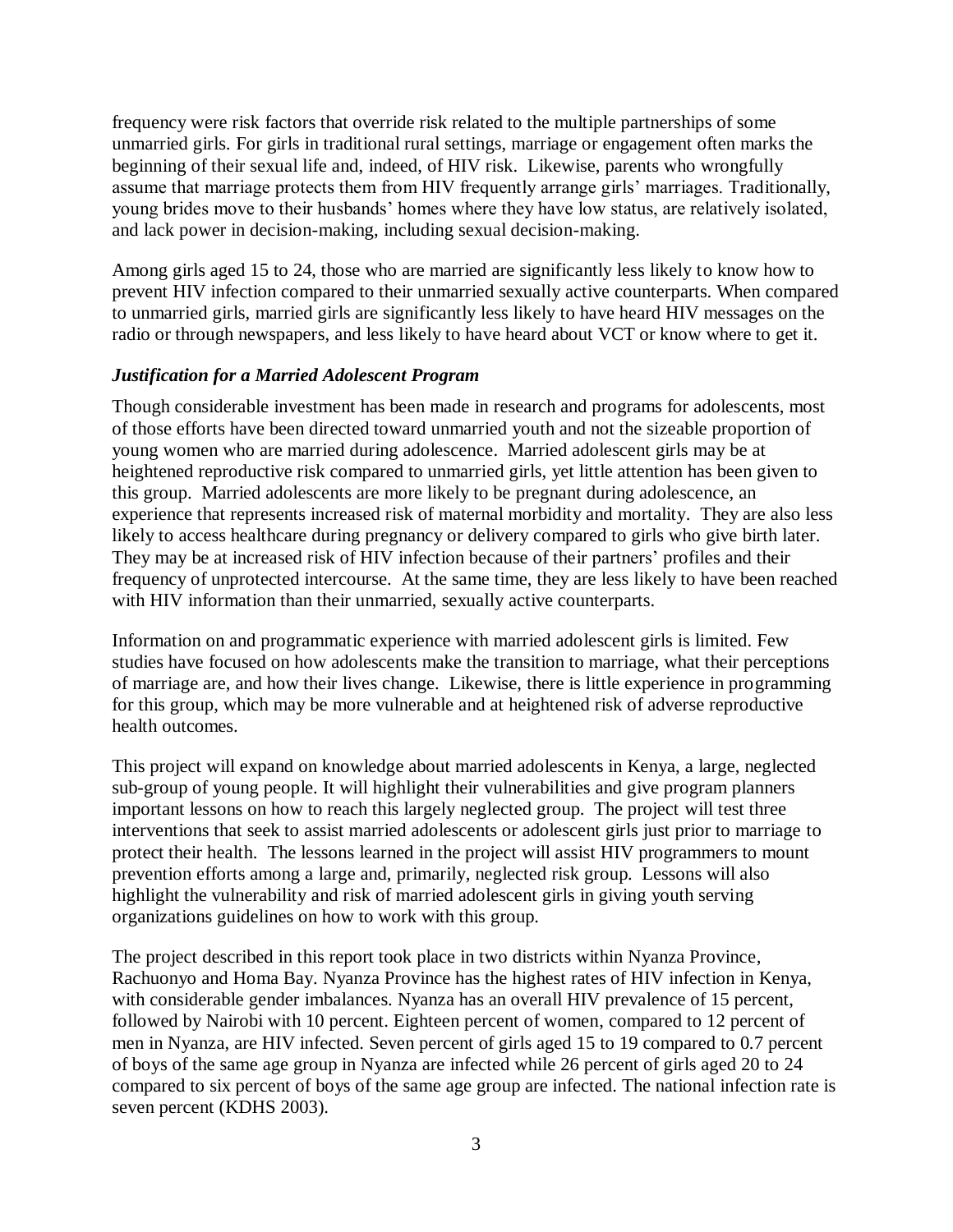## <span id="page-8-0"></span>**OBJECTIVES**

The general objective of the project was to inform policy makers and program managers on experiences of reaching out to married adolescents with information on HIV risks. The specific objectives were:

- 1. To design and implement educational strategies to raise awareness of the risks of HIV and early marriage;
- 2. To promote voluntary counseling and testing for couples through an innovative coupon system; and,
- 3. To support and empower newly married girls through community married girls" clubs.

This report describes: (a) the formative research and pilot program implementation in Rachuonyo District, and (b) the implementation of a baseline survey and program scale-up in Homa Bay District. These activities precede a future follow-up survey and final evaluation in Homa Bay District which is planned for 2008-2009 under USAID funding.

### <span id="page-8-1"></span>**FORMATIVE RESEARCH AND INTERVENTION DEVELOPMENT**

Given the innovative nature of the project, a staged approach was used for intervention design and program evaluation. Initial formative research was undertaken in order to inform and refine intervention activities. Formative research was undertaken in Rachuonyo District in August 2005 to inform and refine intervention activities. Thirty-three in-depth interviews were conducted (with eight married adolescent girls, eight husbands of adolescent girls and 17 parents in law), exploring their views of marriage and their experiences in the transition to marriage.

The formative research conducted in Rachuonyo indicated that early marriage is common among adolescents who have lost their parents, mostly as a result of HIV/AIDS, or because of family poverty. Subsequently, a program planning meeting was jointly held by all partners to use research findings in message and intervention development.

### *Pilot Phase in Rachuonyo*

The first phase of the project was used to pilot test the approach in Rachuonyo District, with emphasis placed on message development, training, and monitoring of program perception. The first year's implementation demonstrated that the program was feasible, appropriate and well received by adolescents, parents and other counterparts.

### *Intervention Development*

Population Council supported PATH to conduct ARH (Adolescent Reproductive Health) training for mentors, theatre troupes, church leaders and VCT counselors. The trainings were conducted at the beginning of the project and additional refresher trainings were held in May 2007. PATH facilitated the training using an adolescent reproductive health and life skills manual (*"Tuko Pamoja"*) developed by FRONTIERS and PATH. Additional training particularly on ARH was provided by Family Health Options Kenya (FHOK) and Ministry of Health facilitators.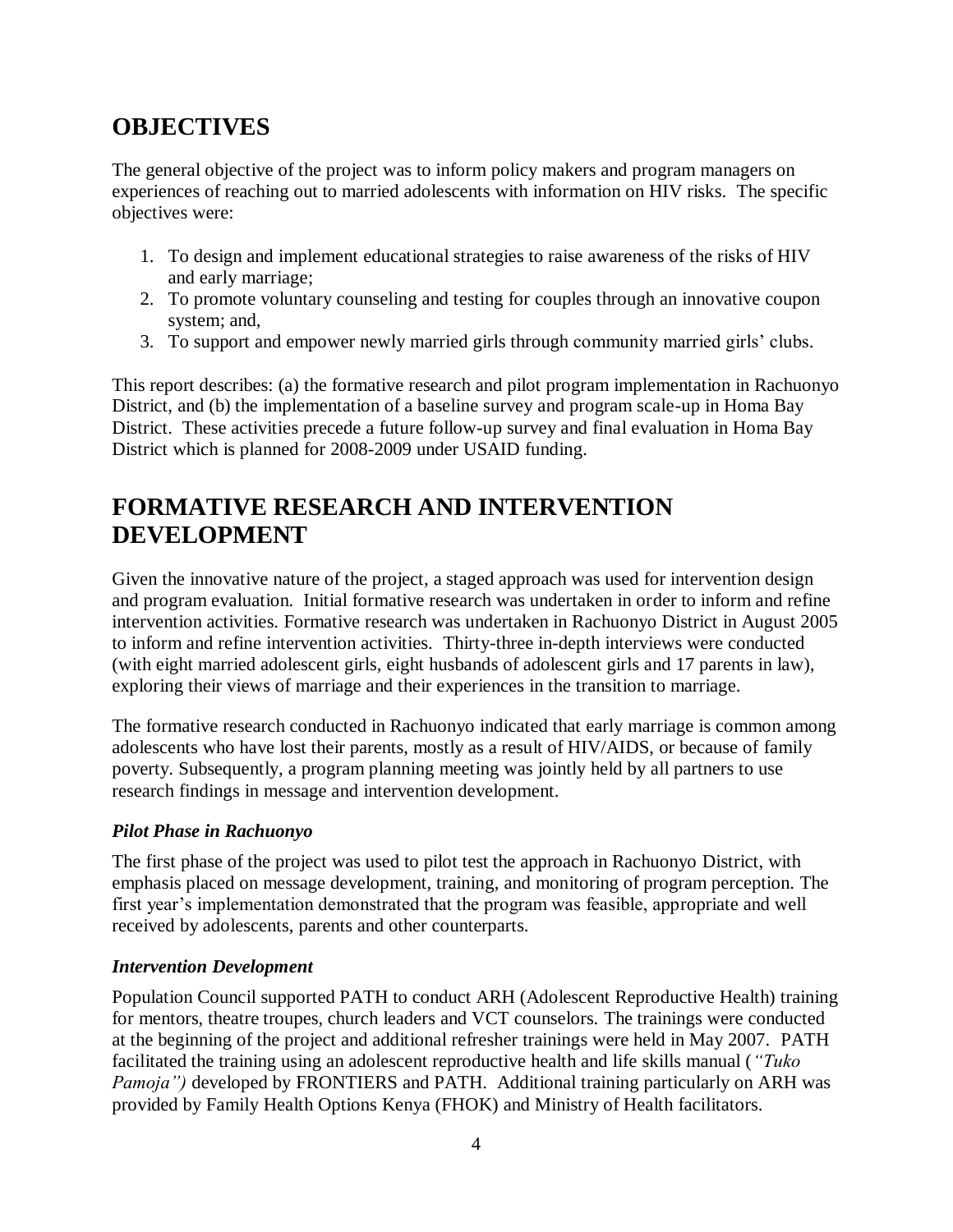Population Council facilitated training in data collection and record keeping. The training equipped participants with skills to provide information on reproductive health, HIV/AIDS, STIs, mobilization techniques, basic counseling, group formation processes, income generation activities and record keeping. Two refresher trainings were conducted and these concentrated mainly on HIV and AIDS.

Based on formative research, three strategies to address HIV risk among married adolescent girls were developed and implemented:

- 1. An **education campaign** to sensitize communities, families and young people that marriage is not protective of HIV and on the benefits of premarital VCT. Educational strategies included radio spots, drama groups, and religious leaders;
- 2. **Promotion of premarital VCT services** for couples including referral and linkage with existing services and subsidies for associated travel costs from rural areas into towns, where services are generally located;
- 3. **Support groups for married girls** and families using this innovative mentoring approach.

### *Educational campaigns using radio, drama, and religious leaders*

Population Council provided funding to PATH to conduct educational campaigns through radio and drama. The Council also awarded Kendu Adventist Hospital funding to conduct educational campaigns through religious leaders. Formative research undertaken by the Council informed development radio messages by the Council and PATH that were pretested in focus group discussions over a period of four days with married and unmarried adolescent girls, adolescent boys aged 15 to 24 years, adult men and women as well as opinion leaders and other stakeholders in the two districts. The spots were selected on the basis of married adolescents and other community members" high rankings in terms of ease of comprehension, relevance, clarity, language acceptability, attractiveness and call for action.

Radio Ramogi, established in 2003, and Lake Victoria FM, established in 2006, broadcast in the local Luo language, *Dholuo*. The two stations have varied programs with numerous musical shows, news broadcasts, funeral announcements and greetings programs which are very popular with the community. The stations also have talk shows where people are invited to discuss current issues and interact with experts. One notable talk show is *"Duond Mine"* (Women"s Voice) a program dedicated to women and their problems on Radio Ramogi and *"Oru Nyakanam"* (a breakfast show) on Lake Victoria FM. These stations broadcast for 24 hours compared to Kenya Broadcasting Corporation (KBC), which only broadcasts in *Dholuo* for a total of three hours every day. With broadcasts in the Luo language, the stations are extremely accessible to the local population. The two radio stations were selected after a listenership assessment conducted by PATH and the Steadman Group indicated that they had the widest reach in the targeted community, reaching approximately 350,000 to 500,000 people.

Radio Ramogi and Lake Victoria FM broadcast the seven radio spots developed and pretested by PATH. The messages inculcate cultural traditional sayings, and are rich in proverbs and popular songs, thus making the community relate to them. The radio spots were used to deliver different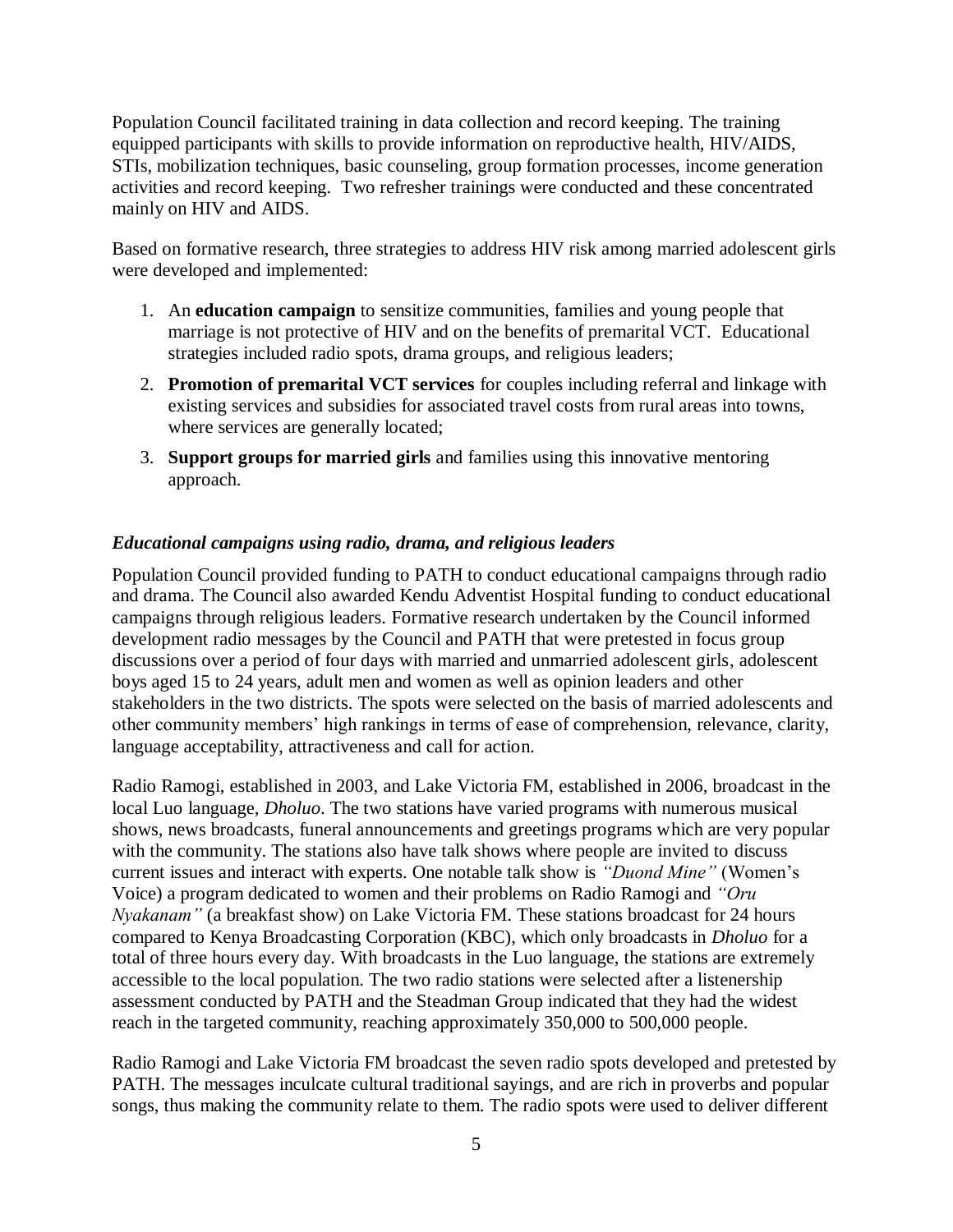thirty second messages targeting radio audiences. Radio spots encouraged listeners, particularly girls, to wait for the right time to marry, to know their own and their partners" sero-status, and to use condoms within marriage. For maximum effect, the spots went on air during hours that most young people preferred listening to the radio. These included during the breakfast shows, a few minutes before or after prime time news, and during death and funeral announcements.

Since January 2006, over 250 radio messages have been aired on Radio Ramogi and Lake Victoria FM. A listener survey conducted by PATH indicated that many members have heard the radio spots and like them. Mentors and theatre troupes contributed to the wide listenership by asking community members to listen in and by reinforcing the messages community members had heard over the radio, thus increasing the credibility of the information. Community members reported they were privileged to be associated with a program that promotes the reproductive health of the married adolescents.

PATH has extensive experience in undertaking community-based "magnet theatre" as well as working with local groups in Rachuonyo and Homa Bay Districts. Their focus on youth reproductive health, IEC materials development and expertise in participatory theatre made them an appropriate partner to coordinate community based theatre activities at district level. Magnet Theatre is a drama technique developed by PATH. It employs episodic dramas that are participatory, engaging the audience in problem solving and conflict resolution. Magnet Theatre was used to increase HIV and AIDS knowledge, generate interest in couples' VCT, delay early marriage, reduce the number of sexual partners and create confidence in condom use. Theatre groups educated the audience on communication in marriage, cross generational sex, faithfulness, abstinence, the use of condoms, risks of early marriage, a range of RH issues and marital HIV transmission. The drama troupes also referred those willing to be tested by giving out coupons. Drama troupes performed at the same venue each week attempting to draw the same audience the same way that a television series seeks to retain loyal viewers over time. Formative research results were used to develop appropriate messages. Community drama troupes were involved to ensure that the messages developed were relevant and culturally appropriate to the audience. Magnet Theatre drew performers from local theatre groups that performed at predetermined venues within the community, including open spaces, market centers or under a tree. Magnet Theatre performers created several dilemma points where the audiences were challenged to provide a solution or choose the best decision. The storyline proceeded on the basis of that behavior.

Kendu Adventist Hospital is linked to the Seventh Day Adventist Church which has a huge following in Southern Nyanza. The Church has numerous HIV-related activities throughout Rachuonyo and Homa Bay Districts. The program works with 26 community opinion leaders, has built the capacity of 25 "trainers of trainers", 115 community health workers, and 882 caregivers in 8 locations. The Kendu Adventist Hospital runs a home-based care program, has a VCT center at the Adventist hospital and works with women group leaders and fishing communities to reach people with HIV/AIDs information. The hospital's current program includes outreach to youth in schools and through churches of other denominations and targets couples with family life education. The hospital works collaboratively with many other groups including Christian Children"s Fund (CCF), MORCAO, Adventist Relief Agency (ADRA), and churches of all denominations.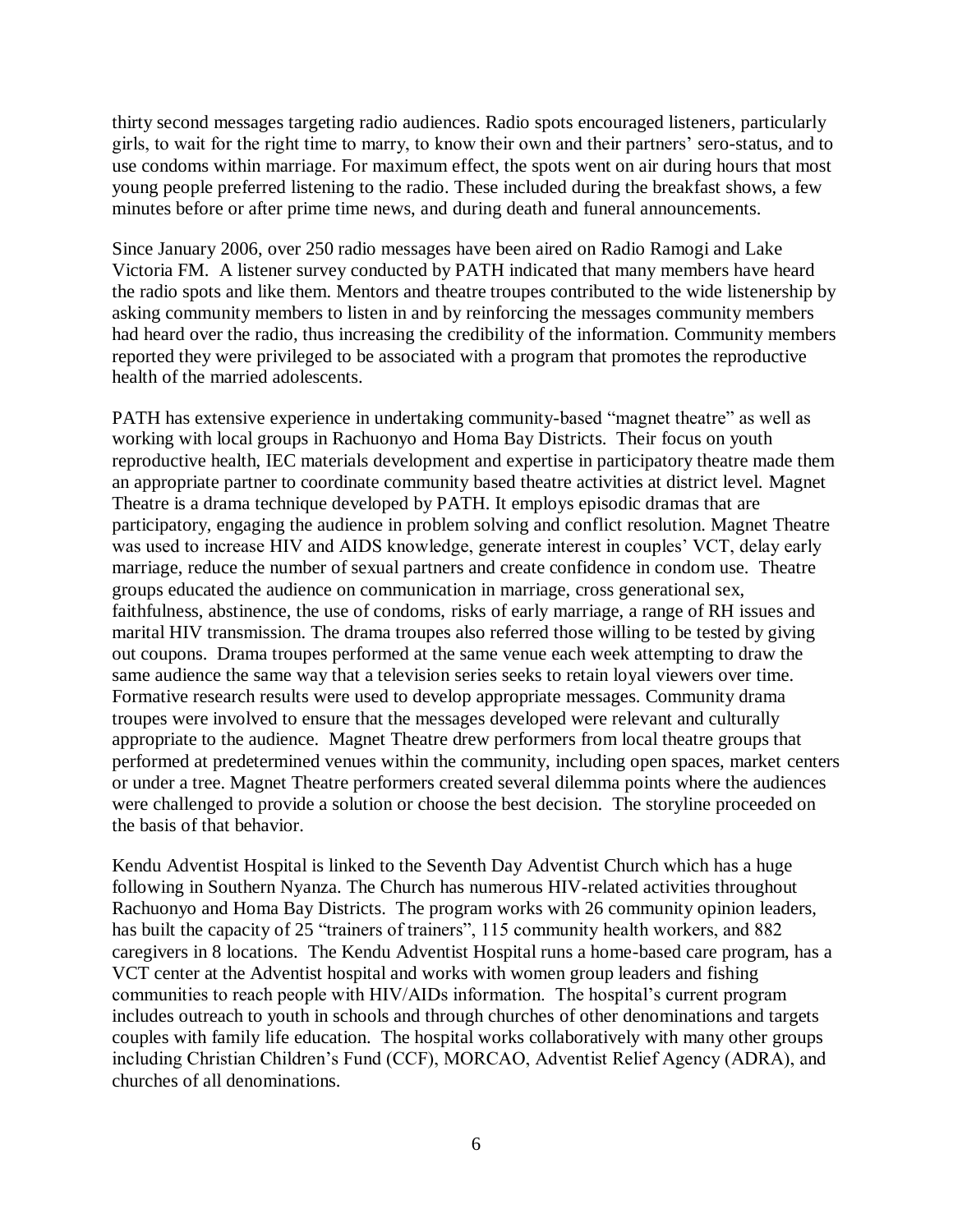Population Council worked with the Kendu Adventist Hospital to conduct advocacy. The advocacy intervention reached out to the community members on behavior change as well as the risk of early marriage. Advocacy was conducted by trained church and civic leaders. Religious leaders are important sources of credible information and for setting and re-enforcing societal norms. During the initial stages, the dominant churches in each locality recruited well known influential members of the community. Selection criteria for candidates included the belief that child marriage is abhorrent, literacy and expressed enthusiasm for the project. A total of 60 religious leaders were recruited and trained on various reproductive health issues. Religious leaders also make referrals for VCT and use their expertise to relate child marriage to biblical or teachings of the Quran. Religious leaders implemented their action plans and agreed upon advocacy messages related to early marriage, HIV and reproductive health twice every month. Church leaders held two to three sermons every month and a total of 12 monthly review meetings.

### *Promotion of VCT services*

VCT services were designed to address manageable barriers to VCT use including the costs of travel to the VCT sites. Initial campaigns through radio spots, by theatre troupes, church leaders and mentors created awareness of VCT and drew attention to the attributes and benefits of the counseling offered, built community confidence in the quality of VCT services and addressed issues of access and affordability.

VCT services reinforced the ideas that many individuals, and particularly married adolescent girls, are vulnerable and susceptible to HIV infection; that sexually active people are most at risk of contracting HIV/AIDS; that getting infected affects plans for the future and the ability to provide family support. Encouragement to seek VCT services included looking at the implications of the sexual past of partners, particularly older husbands of married adolescent girls as well as unmarried girls" boyfriends. VCT services also helped to manage the fear of HIV positive test outcomes, one of the biggest barriers to HIV testing.

Formative research results showed that VCT sites were not easily accessible to clients. Building on the Population Council"s successful coupon system for adolescents (developed in Nyeri and subsequently expanded through the 'Friends of Youth' model) to refer youth for services, a similar coupon system was introduced for transport subsidies, effectively reducing the cost of transport as a barrier to the access of VCT services that are free in Kenya.

The project intended to use all 24 registered VCT services within Rachuonyo and Homa Bay Districts. At the time the project started, however, three VCT centers in Rachuoyo had closed. In Homa Bay, ten VCT centers were identified but only seven agreed to participate in the project. Ultimately, 14 registered VCT sites actively participated in the project. Three public hospitals in Homa Bay, including the District Hospital, declined to participate because of the District Health Management Team"s (DHMT) reluctance to allow staff to manage coupon-related finances.

### *Mentorship for married girls*

Population Council and PATH worked with the Kendu Adventist Hospital in the mentoring intervention. Kendu Adventist Hospital, with the support of trained church leaders, identified mentors to mobilize and conduct mentoring activities for married adolescent girls within the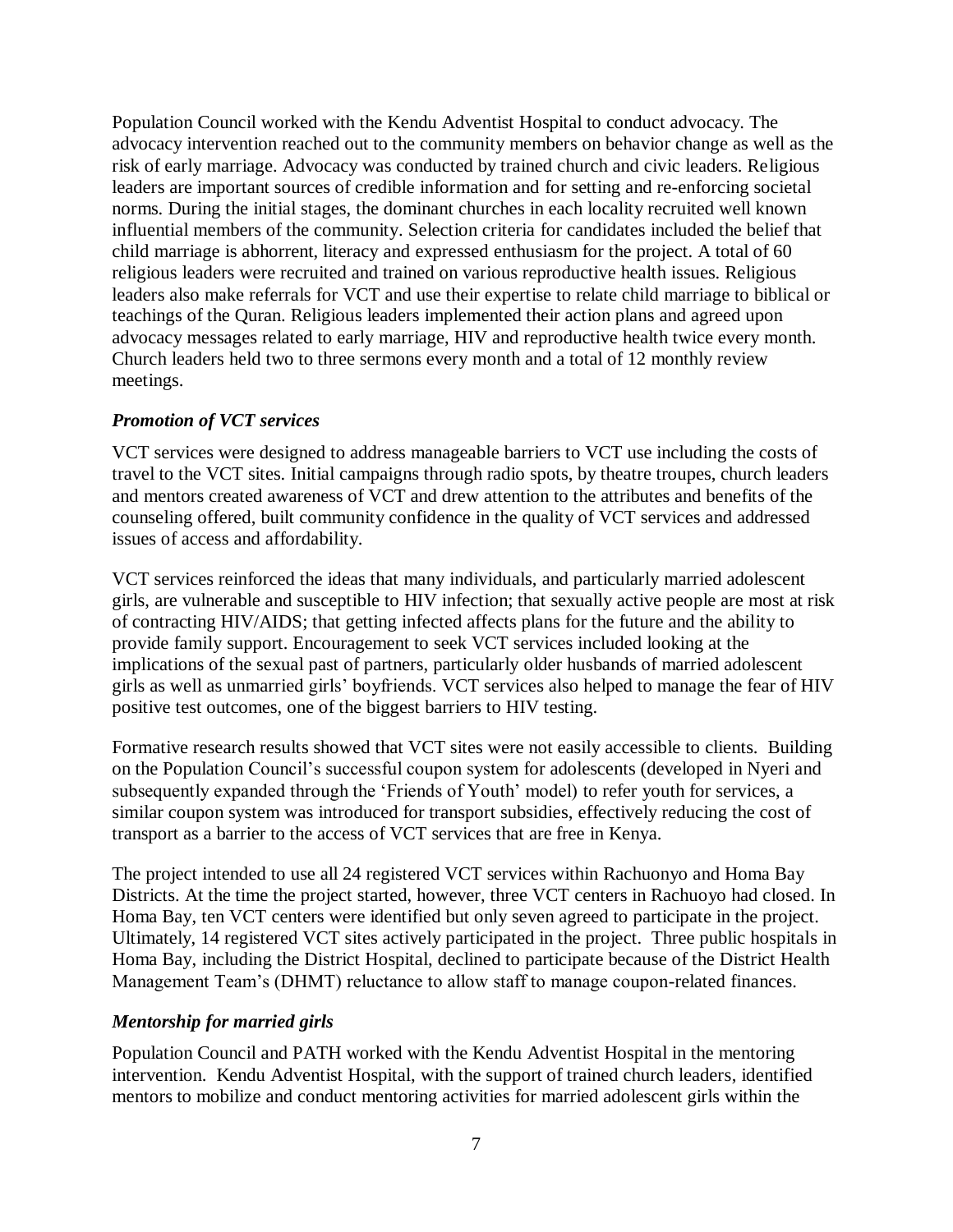project sites. Female mentors, who were well known, respected in the community and literate, were selected. Mentors were old enough to exert influence over adults as well as young people. Mentors received training on a number of topics including HIV/AIDS, sexually transmitted infections, prevention of mother-to-child transmission (PMTCT) of HIV, spousal communication, reproductive health, family planning and group-facilitation skills. In order to create an enabling environment for married adolescents, mentors involved husbands and parents/in-laws in such clubs. Before mobilizing girls" groups a simple community diagnosis format was devised that mentors used to identify girls who were eligible for the girls" groups.

### <span id="page-12-0"></span>**RESEARCH METHODS**

Building on the successes in Rachuonyo, intervention strategies were scaled up and replicated in Homa Bay District, geographically adjacent to Rachuonyo, in 2007. Homa Bay has a big fishing population, largely dominated by men. Other economic activities include farming and livestock rearing. This second phase included expansion of the project as well as mechanisms to evaluate the project's impact.

Two methods were used to evaluate the reach and effectiveness of the interventions. Service data including the numbers of people reached by the theatre, advocacy, and mentorship programs were recorded in both Rachuonyo and Homa Bay districts during the pilot and scale-up phase. While this simple enumeration of individuals reached has its limitations in terms of interpretation, this was the type of coverage indicator required by PEPFAR. To evaluate the intervention to reach vulnerable married adolescent girls in Nyanza, a baseline survey was conducted in Homa Bay as part of the scale up activities.

### *Monitoring and Management Information System*

A management information system was collaboratively developed by partners to monitor project progress and achievement of outputs. Registers were used to record the numbers and profiles of people reached by various service providers. The facilitators for the married girls" groups kept records of all those reached during group meetings as well as the content of the group meetings. The coupon system is used to monitor those who access VCT.

Population Council, PATH and Kendu Adventist Hospital collaboratively developed record keeping forms for all of the interventions" major activities, with forms specific for each activity and person responsible for recording the information. Mentors, theatre group members, church leaders and VCT counselors responsible for recording information were all trained in completing the registers correctly. Additionally, the project adopted the national Voluntary Counseling and HIV Testing form. Population Council field coordinators facilitated the collection of completed registers that were sent to the Population Council office in Nairobi for data processing into an electronic database created for the project. Community-based service providers as well as clinic based providers kept the married adolescents client register.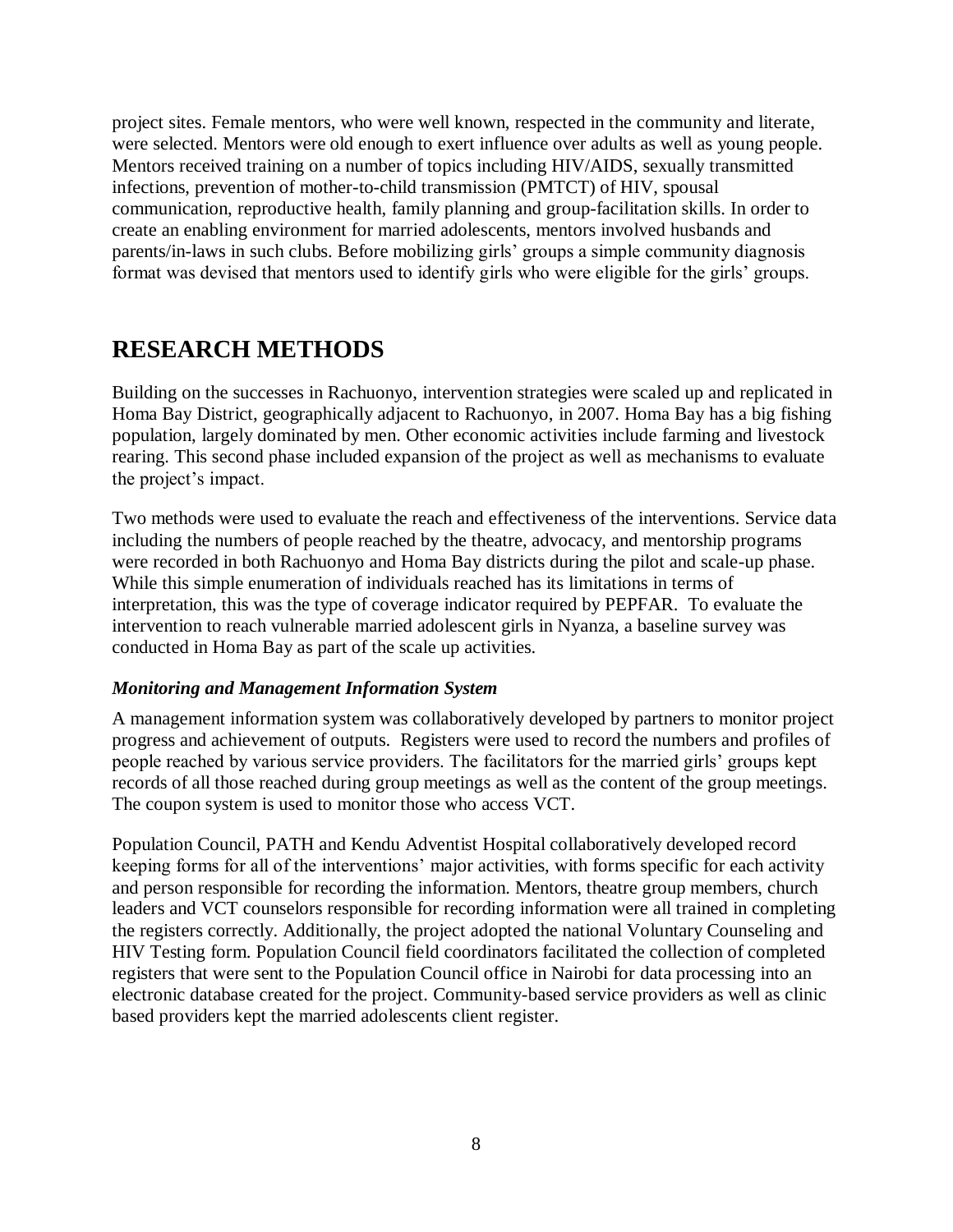#### *Baseline Quantitative Survey*

Homa Bay District in southern Nyanza has an estimated population of 340,000. Homa Bay borders Lake Victoria and the predominant ethnic group is the Luo*,* a traditionally fishing and non-circumcising community. In Luo culture, marriage is exogamous, with women moving outside their home area to marry. Girls often marry through arrangement by a go-between called *'jagam'.* Homa Bay has one of the highest rates of HIV infection in Kenya, estimated by AMREF at about 28-30 percent. Homa Bay District is also one of the poorest of the 12 districts in Nyanza Province and has about 40,000 orphans with 16,000 having lost both parents. Child marriage is more likely to occur among individuals of low economic status, living in a rural area and with limited education (Bledsoe and Cohen, 1993, AGI, 1998, Mensch, Bruce and Greene, 1998).

The study explored the experience of marriage, including violence and the perception of HIV risk. The study sought to expand our understanding of the experience of marriage in a high HIV prevalence setting. The study was conducted in the three divisions of Homa Bay District in Nyanza Province (Rangwe, Asego, Ndhiwa). A probability sample was used to randomly select households in enumeration areas identified with the assistance of the Central Bureau of Statistics. Interviewers visited each household to collect basic demographic information from all household members. This information was entered into a computer software program and independent subsamples were randomly selected based on the following eligibility criteria: girls between the ages of 10 and 24; boys between the ages of 10 and 24. If a household had more than one eligible adolescent, a Kish grid was used to randomly select one adolescent.

Structured questionnaires were developed for interviewing adolescents. They were translated into *Dholou* and back-translated to English to ensure accuracy. Questionnaire items were primarily closed-ended with some open-ended questions on issues for which there was limited prior information. The questionnaire covered topics such as demographic information, socioeconomic status, marriage, attitudes and expectations about the future for adolescents, decision-making, reproductive health knowledge and practice, childbearing, exposure to radio spots, questions about substance use and sexual experience, migration and fostering, time use, and social networks and mobility.

In addition, there were selected open-ended questions from which quotes were derived. These included questions on descriptions of harassment in the work place, insecurity, the best age to marry and the reasons, discussion on VCT and gender violence among others. Direct quotes from open-ended questions were translated into English and typed into a Microsoft Word file. These responses were analyzed qualitatively, with issues and patterns identified in the responses and illustrative quotes presented to reflect the most common patterns.

Interviewers with previous research experience and a minimum of a secondary education were recruited locally and attended two five-day trainings. The first training focused on household listing while the second training incorporated a review of each item on the questionnaires, general interview techniques and mock-interviews. Interviewers made up to three attempts to locate and interview each respondent. Face-to-face interviews were conducted by same-gender interviewers at respondents' homes, schools, or other convenient locations. Before each interview, informed consent was obtained from all respondents and parents of respondents who were minors along with the assent of these respondents.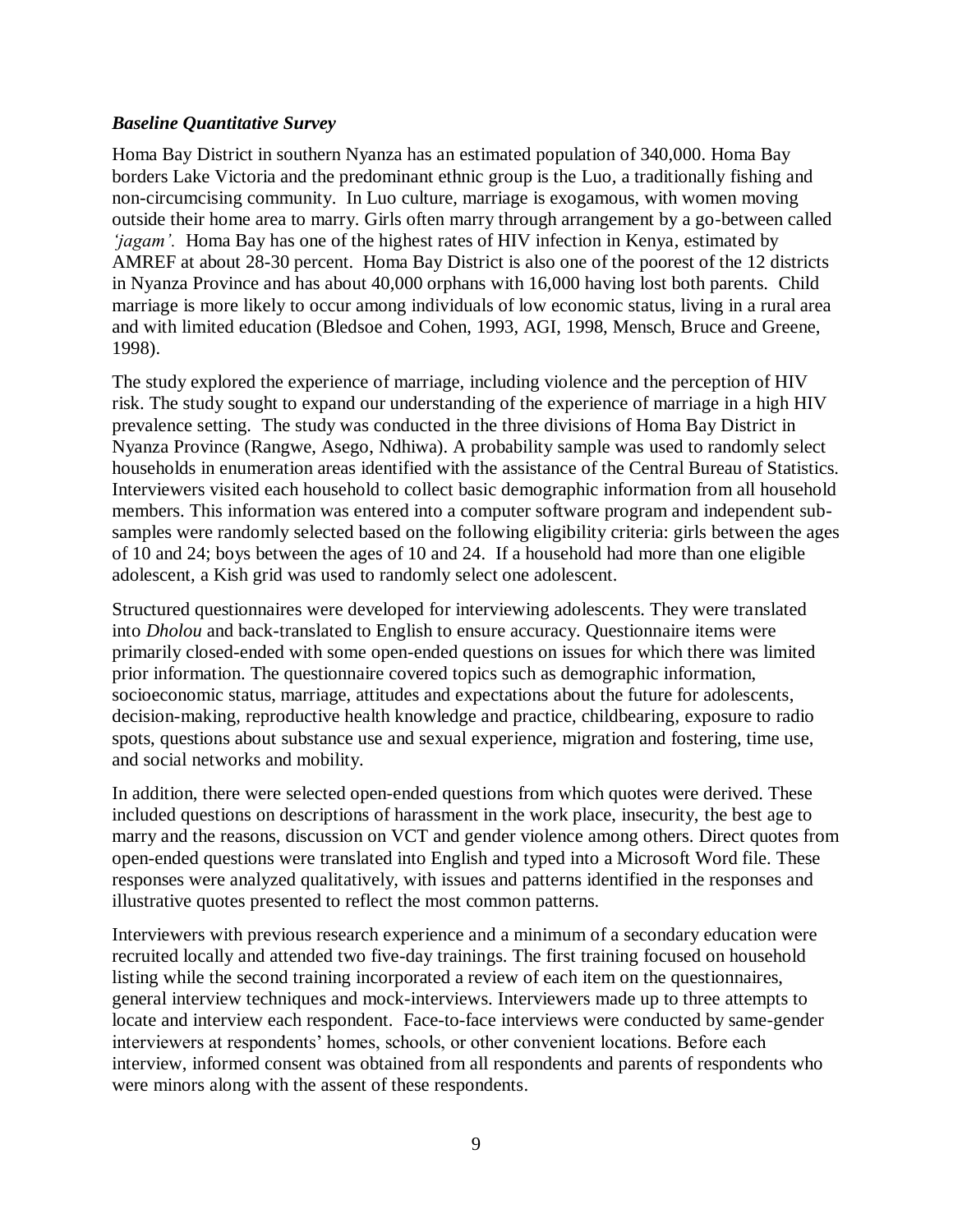### <span id="page-14-0"></span>**RESULTS**

#### **A. Service Statistics**

Community based service providers as well as clinic-based providers kept a married adolescents client register. Through this register, the project was able to track service delivery outputs and project reach.



Between February 2006 and December 2007, the project reached 65,091 new clients through 96,622 client contacts. Theatre troupes had the highest reach with over 47,600 contacts. Most community members reached were aged between 15 and 19 years. Among those reached, 26 percent were boys and 49 percent were girls. In addition, the project reached older adolescents: 23 percent of boys and nearly 22 percent of girls were aged between 20 and 24 years. Thirteen percent of the males reached and six percent of the females were adults aged forty and above. Seventy-one percent of males and females were reached through group contact, nearly 10 percent through individual contact, and 19 percent through couples" contact.

Most community members reached were out of school. Fully 69 percent of males and 74 percent of females were out of school compared to 30 percent of males and 24 percent of females who were still in school. About 2.5 percent of the community members reached had no education, 45 percent had primary education, 42 percent had secondary education and 6 percent had postsecondary education. Fifty-five percent of the males reached were married compared to 72 percent of women.

| Table 1: Percent of people reached by age group<br>(Feb 2006 to Dec 2007) |                 |                   |  |
|---------------------------------------------------------------------------|-----------------|-------------------|--|
|                                                                           | <b>Percent</b>  |                   |  |
| Age category                                                              | Male (n=37,987) | Female (n=54,861) |  |
| $10 - 14$                                                                 | 3.9             | 3.9               |  |
| $15-19$                                                                   | 26.2            | 49.1              |  |
| $20 - 24$                                                                 | 23.2            | 21.6              |  |
| $25-29$                                                                   | 17.2            | 10.1              |  |
| 30-34                                                                     | 10.7            | 5.9               |  |
| 35-39                                                                     | 6.5             | 3.4               |  |
| $40+$                                                                     | 12.6            | 6.0               |  |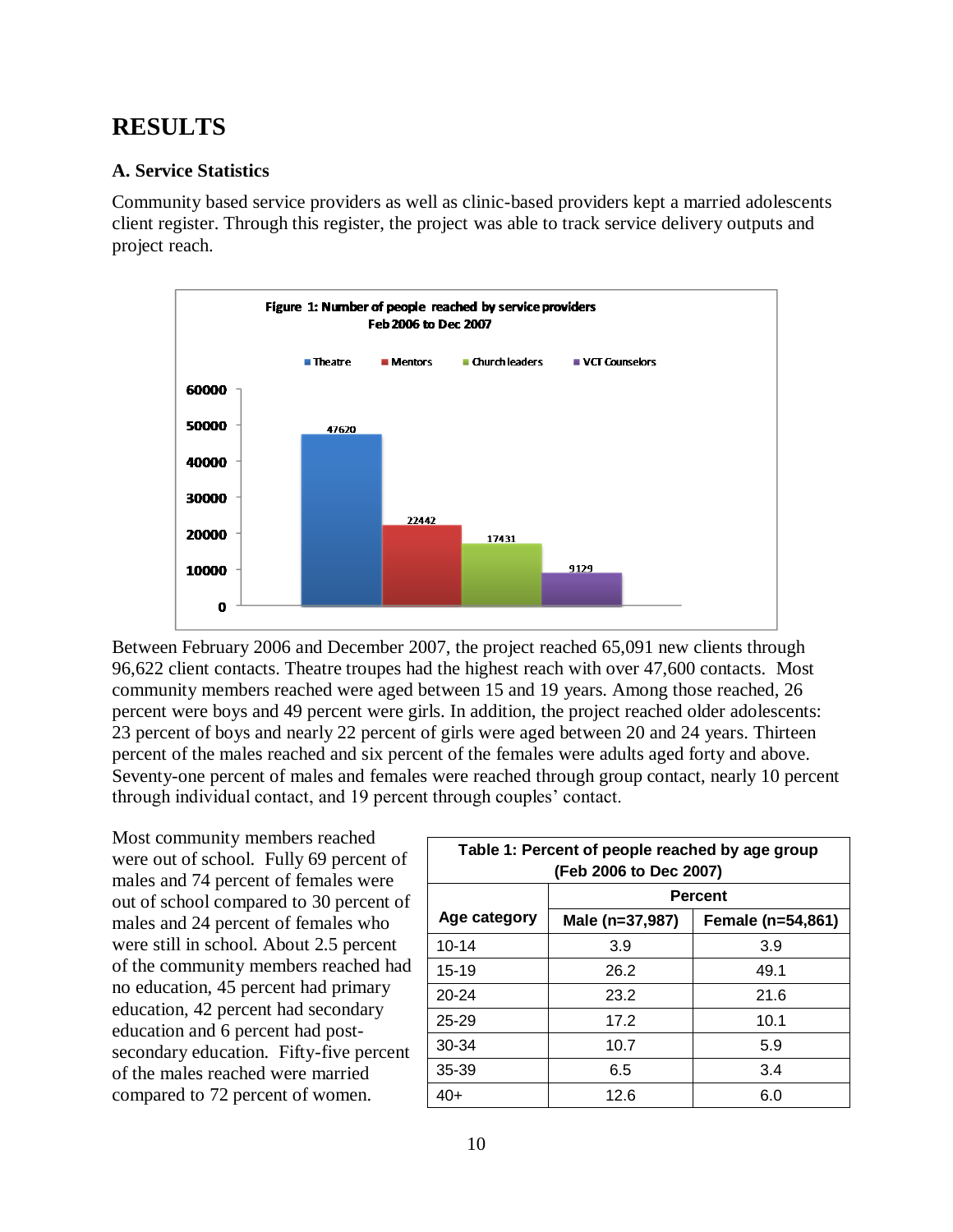#### *Theatre Outreach Contacts*

Fourteen theatre groups facilitated Magnet Theatre performances reaching over 20,500 new male clients, 17,300 new female clients, 5,100 continuing male clients and nearly 4,600 continuing female clients. Theatre troupes employed several techniques to reach their audiences. They shared experiences with over 8,500 community members, reached over 1,700 community members through expert speakers, provided skills demonstrations including condom demonstrations and saying no to unwanted sex as well as support for VCT to over 4,800 people; discussed reproductive health one on one with over 8,400 people; and invited over 2,400 people in the target audience to make their own creative simulations.

Drama content included HIV information reaching over 27,850 people; STI information reaching over 19,000 people; VCT reaching over 35,900 people; ARV reaching over 6,800 people; stigma and discrimination reaching over 9,000 people; information on HIV/AIDS care and treatment reaching over 8,500 people; faithfulness reaching over 21,000 people; abstinence reaching over 18,800 people; marital risk reaching over 9,700 people; messages on cross generational sex reaching over 9,100 people; family planning reaching over 3,300 people; condom use reaching over 18,400 people; messages on gender violence, sexual coercion and rape reaching over 5,000 people; safe motherhood reaching over 2,000 people and communication in marriage reaching over 6,400 people. Theatre troupes referred over 16,400 people for VCT. Other referrals included over 2,300 people for ARV; over 3,100 people for post-test clubs; over 2,400 people for family planning and over 1,500 people for STI treatment.

### *Religious Advocacy Contacts*

Religious leaders were highly effective in reaching thousands of individuals on a range of topics (see Table 2). In addition, religious leaders made over 1,150 referrals for VCT; 99 referrals for ARV; 67 referrals to posttest clubs; 139 for family planning and 150 for STI treatment. A mix of interpersonal and electronic communication media delivered early marriage and VCT messages effectively. Electronic media was used to increase community awareness of VCT attributes and benefits while interpersonal communication channels enabled referrals, reinforced electronic media messages and linked clients and services.

| Table 2: Topics covered by church leaders and<br>numbers of individuals reached (Feb 2006 to Feb 2008) |               |  |
|--------------------------------------------------------------------------------------------------------|---------------|--|
| <b>Topic</b>                                                                                           | <b>Number</b> |  |
| Faithfulness                                                                                           | 8.184         |  |
| HIV                                                                                                    | 6,774         |  |
| VCT                                                                                                    | 6,098         |  |
| Abstinence                                                                                             | 4,175         |  |
| Stigma & discrimination                                                                                | 4,096         |  |
| Care support & treatment                                                                               | 4,079         |  |
| STIs                                                                                                   | 4,043         |  |
| Gender violence                                                                                        | 3,990         |  |
| Condom use                                                                                             | 3,769         |  |
| Marital risk                                                                                           | 3,177         |  |
| Cross generational sex                                                                                 | 2,033         |  |
| ARV                                                                                                    | 1,814         |  |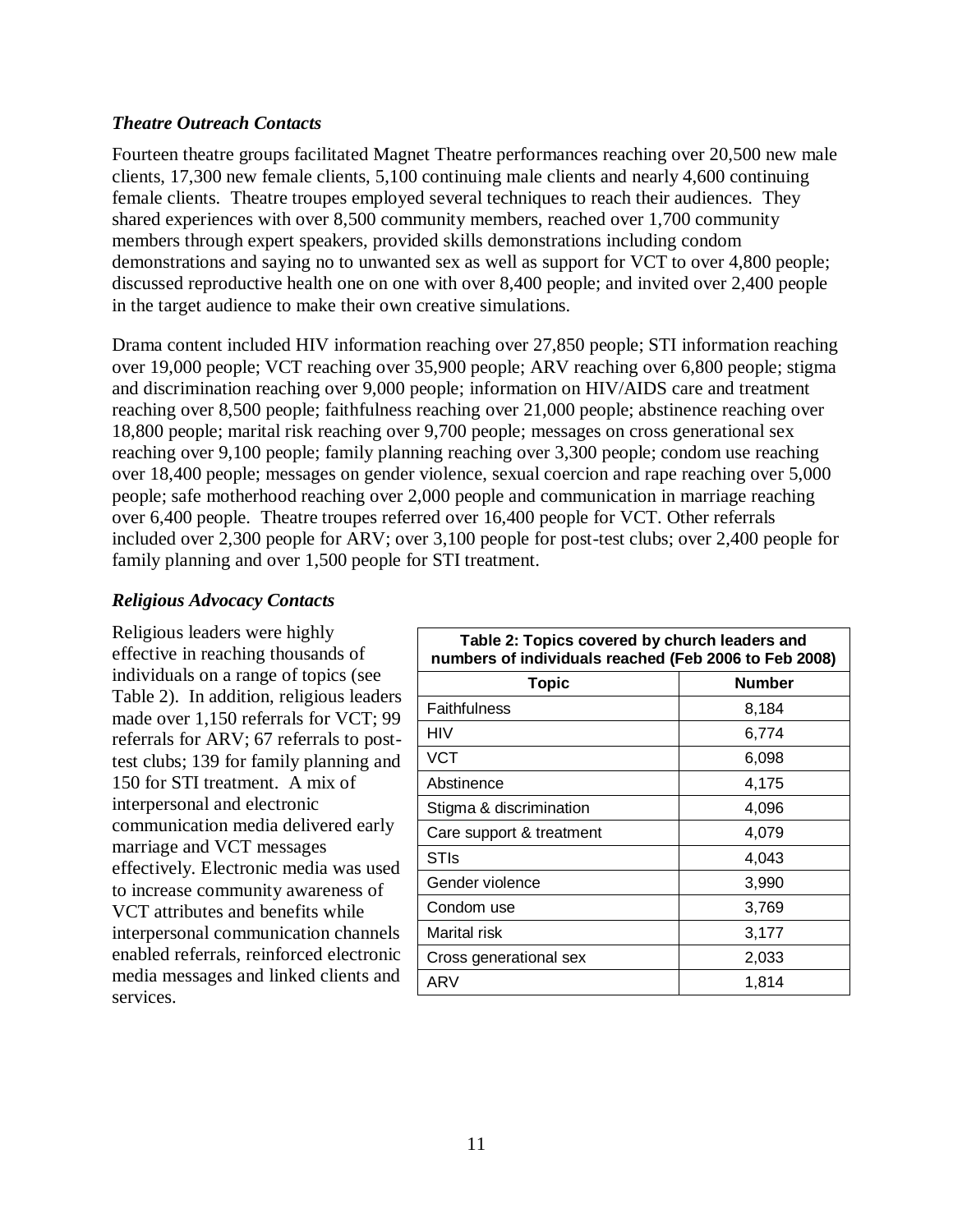### *VCT Contacts (Outreach and Facility)*

Although VCT counselors are clinic-based service providers, they often provided information and services outside clinical settings. VCT counselors reported seeing, over 8,400 new clients through more than 9,100 contacts. There were over 630 return clients, mostly polygamous husbands who wanted to be tested at different times with each wife.

Counselors discussed HIV with over 9,000 people; STIs with over 3,300 people; VCT with almost 5,000 people; ARV with 3,600 people; marital risk with over 2,400 people; and condom use with over 5,600 people. The VCT counselors referred over 3,900 clients for testing; about 2,000 for ARV; 2,600 to post-test clubs; over 900 for STI treatment and over 1,500 for family planning.

The National Voluntary Counseling and HIV Testing data indicate that 3,580 individuals (1,765 men and 1,815 women) visited the facilities. Of these individuals, 49 percent were married in monogamous unions, 17 percent were single, 12 percent were married in polygamous unions and 10 percent were in a steady relationship. Two hundred and forty-five were seen as individuals, over 3,200 were seen as couples, and 51 as polygamous groups. Nearly all clients had gone for the full VCT service, including over 170 pregnant women. Most clients (91 percent) wanted to know their status to plan for the future. Nearly nine percent reported visiting the VCT clinic because they or their partners had participated in risky behavior; 10 percent because they felt unwell and suspected they may have been infected and four percent sought VCT services after the window period.



Most clients (44 percent) learnt about the VCT service from the radio, most probably Radio Ramogi and Lake Victoria FM. Thirty-seven percent reported they learnt about the service from community meetings convened by the Magnet Theatre troupes and 19 percent from girls' mentors.

Service providers reported that community members referred for VCT often come back to them for guidance when faced with a positive result expressing the need by those accessing VCT services for subsidies on transport and service costs for post-test services including CD4 counts and ART.

#### *Married Girls Reached by Mentorship Program*

A total of 90 mentors worked with girls" clubs in the two districts and out of these about 80 were active. Mentors in Rachuonyo each held between 24 and 48 meetings with the young women"s clubs in the past year and on average mentored about 1,900 adolescent married women. In Homa Bay, mentors have each recruited between 18 and 35 members.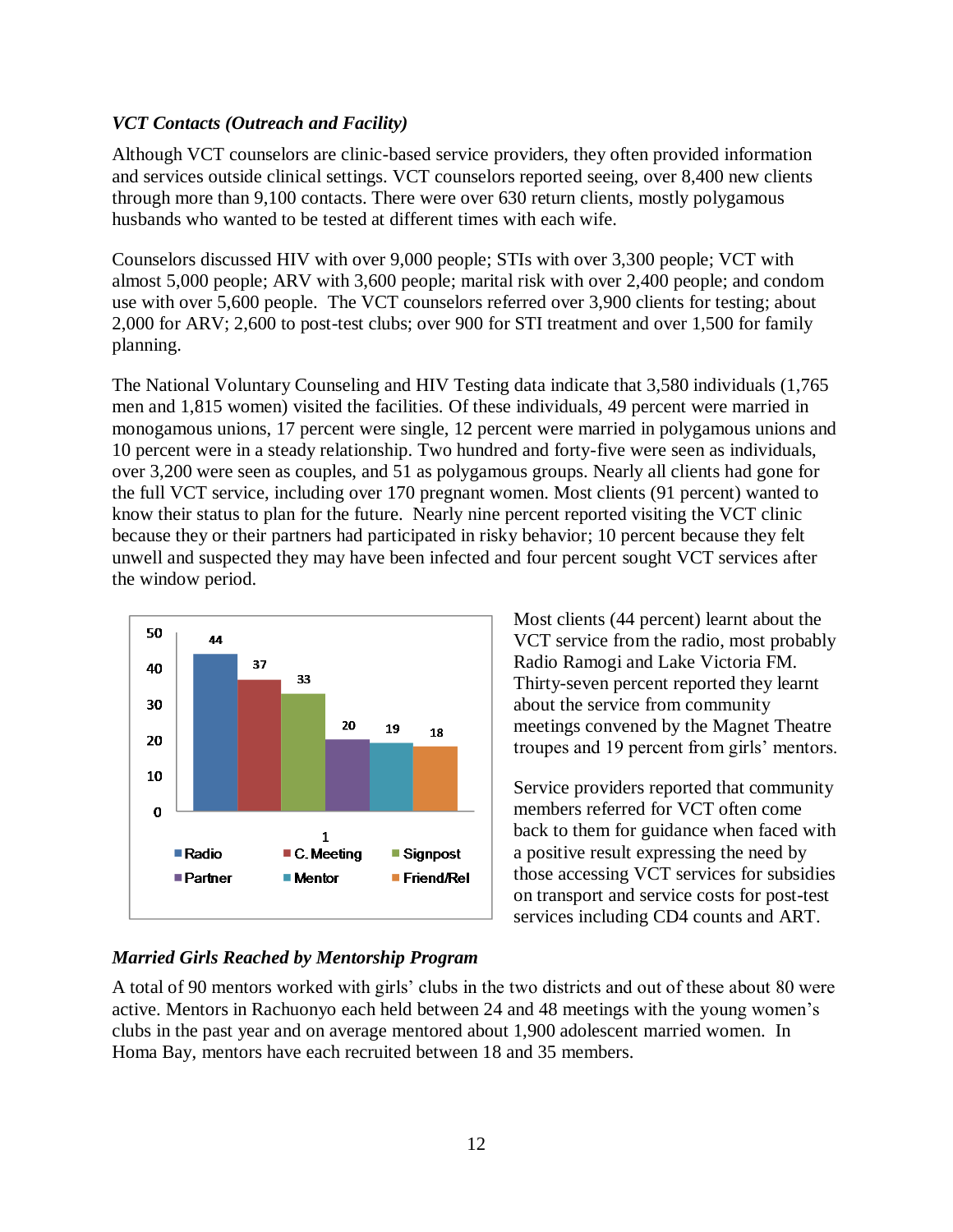The mentors" meetings discussed HIV with information reaching over 7,600 people; STIs reaching over 5,300 people; VCT reaching over 6,800 people; ARV reaching over 2,500 people; stigma and discrimination reaching over 3,700 people; HIV/AIDS care support and treatment reaching over 4,600 people; gender violence, coercion and rape reaching over 3,000 people; condom use reaching over 4,100 people and income generating activities. Other activities undertaken by the various clubs included sports, drama and music. Mentors have referred over 1,900 community members for VCT; nearly 75 people for ARV and nearly 330 for STI treatment.

### **B. Baseline Survey**

A total of 2,838 adolescents aged 10 to 24 were interviewed. More girls than boys were interviewed, with the greater number of girls likely a reflection of the larger female population in the study areas as well as the availability of girls at home. Boys, particularly older boys, have been traditionally harder to locate for community surveys in most countries. In all, 1,947 girls were interviewed compared to 891 boys, a ratio of 2.2 girls for every boy. In addition, girls were significantly more likely to be out of school compared to boys, with 39 percent of the female sample not attending school, compared to 23 percent of boys. At the same time, the female sample was slightly older with a median age of 16, than the male sample (median age  $= 15$ ). Adolescent girls were significantly more likely to be married than boys. Thirty-four percent of girls were ever-married compared to six percent of boys.

Among adolescents who lived with their parents, nearly 48% had low household level socioeconomic status, 50 percent had medium socio-economic status and only two percent had high socio-economic status. Among those not living with their parents, nearly 88 percent had low socio-economic status and only 12 percent had medium socio-economic status.

Thirty-nine percent of the girls had lost their fathers and 18 percent their mothers. Overall, 12 percent of the respondents were double orphaned and about a third (32 percent) had lost one parent. Most adolescents whose parents had died reported their parents died when they were very young. Seventy-seven percent reported their fathers died when they were less than 15 years of age and 66 percent reported their mothers died when they were under 15 years. There were no significant differences in orphan status between boys and girls. Thirteen percent of girls were double orphans compared to 12 percent of boys. Fifty-six percent of adolescents had both parents alive.

Thirty-four percent of the girls surveyed had ever been married, with median age at first marriage being 18. Thirteen percent of married adolescent girls were beaten by their husbands in the last three months, and 29 percent had been forced to have sex against their will. Thirty-one percent of married adolescent girls fear that their spouse will infect them with HIV/AIDS. Those who feared marital HIV infection were significantly more likely to have spouses who drink (18% versus 10%), who beat them (20% versus 10%), who forced them to have sex (50% versus 20%), and who were unfaithful (18.5% versus 3%) than girls who did not fear HIV infection.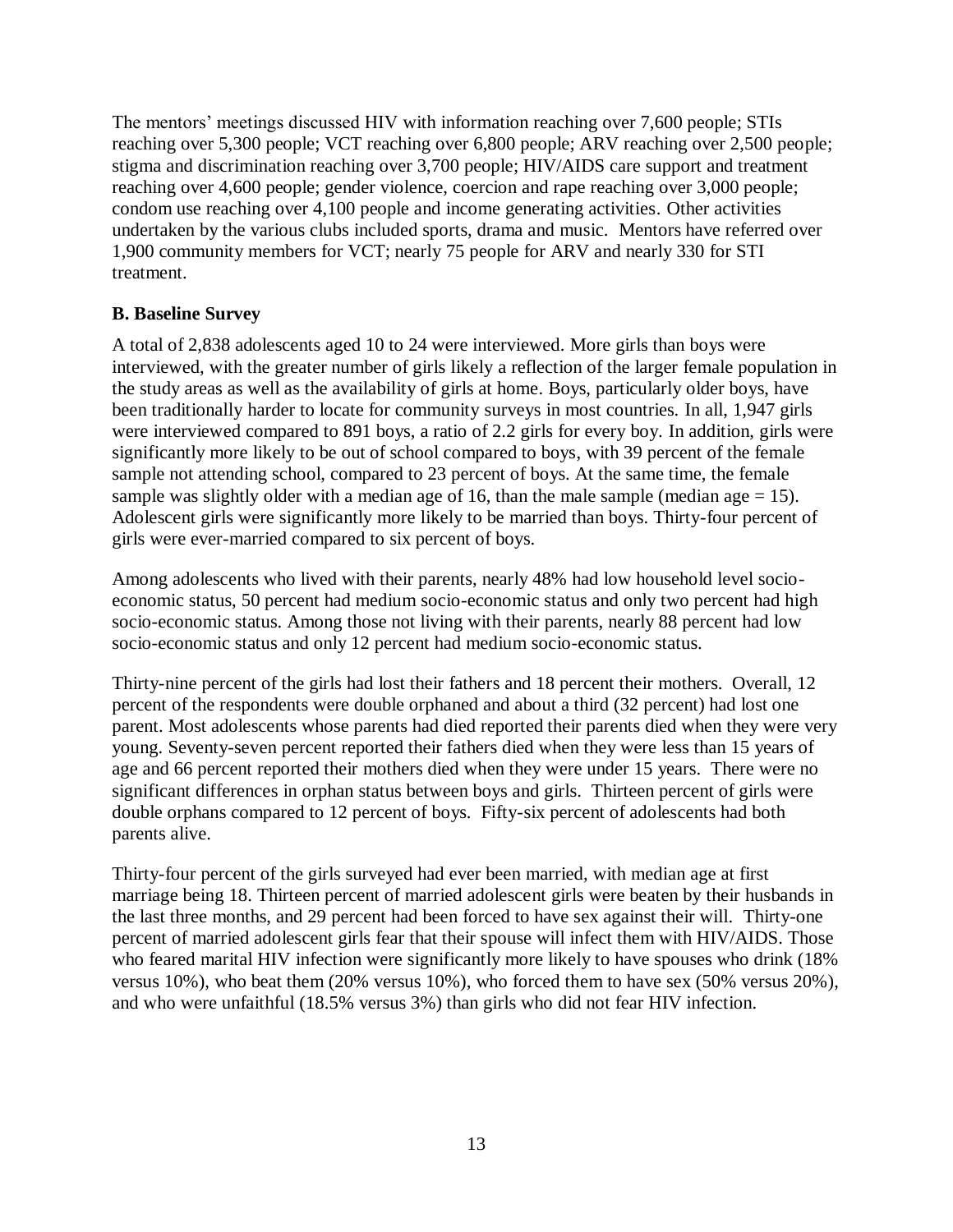Analysis of open-ended answers revealed the girls' vulnerability to domestic violence:

"*We went to the market and delayed coming back. When we finally came back, it ended up in him beating me"* Married adolescent girl, age 16, married at age 15 to a 21 year old man, with 6 years of education.

*"He hit me when I insisted on not having sex without using a condom, since he had been away for two months and I did not trust him"* Married adolescent, age 19, married at age 18, with 7 years of education.

A considerable number of girls described getting married after their parents died, with more double orphans marrying earlier than young women with two living parents. Girls described having no one to support them, and so entered marriage for support:

*"My parents were no longer alive so my aunt suggested that I should get married to one of the extended family members, because she could no longer take care of me"* Married adolescent girl, age 17, married at age 15 to 30 year old man, with 7 years of education.

*"My sister was married but she did not give birth to any child. So my sister, her husband and my father forced me to get married to her husband"* Married adolescent girl, age 22, married at age 16 to 19 year old man, with 5 years of education.

### *Dissemination*

Dissemination of project progress data has been conducted through stakeholder quarterly meetings. A community dissemination of the formative research findings was conducted. A national dissemination meeting will be held in Nairobi later in 2008. Additional dissemination will be conducted through papers for publication and briefs for policy makers.

### <span id="page-18-0"></span>**DISCUSSION**

The strong technical support and leadership provided by partners led to the successful implementation of most project activities. The partnership has enabled scarce resources to be shared, and has ensured that the comparative advantages of each partner has been effectively utilized. Benefits included access to staff, counterparts and sites the project would not have otherwise reached; good ideas, knowledge and skills and practical support. The theatre groups, the coupon system, mentors and religious leaders as well as the radio spots ensured the project was well known in the community. A large segment of the local population (nearly 100,000 thousand individuals) was reached, with many community members also participating in project activities.

Theatre activities have immensely contributed to the demystification of HIV and VCT. Theatre groups" have created rapport with community members who have been involved in their skits and have participated in discussing HIV and other healthy behaviors. In addition, character magnification has enabled community members to give testimonials as a behavior change communication strategy. People who had changed behaviors after listening to characters voluntarily gave testimony of their lives before and after visiting VCT sites. Community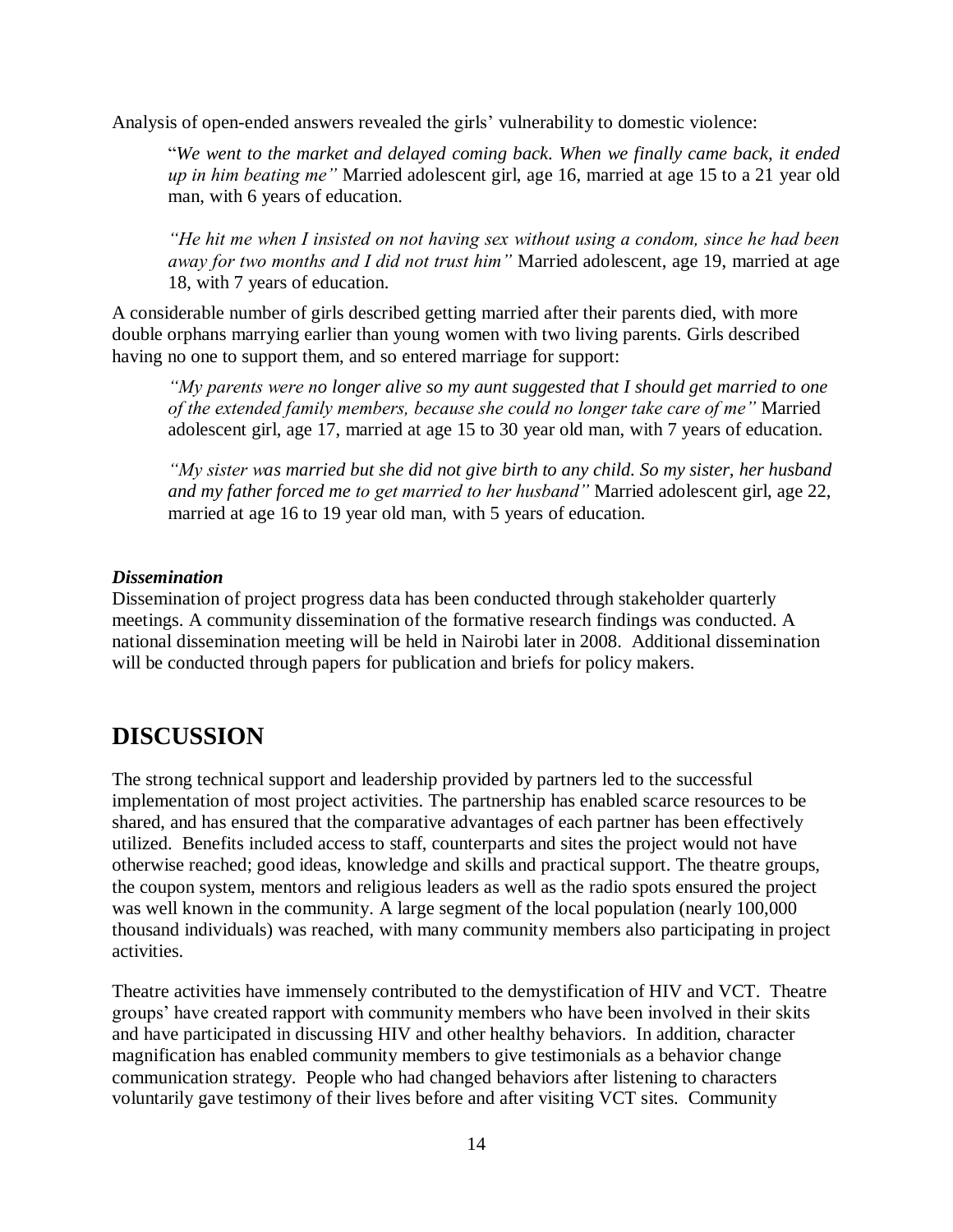members reported requesting for referral coupons from theatre group members, an indication that stigma is reducing and people feel freer about going for VCT. Additionally, community members felt theatre troupes have effectively persuaded them to go for couples testing. Nearly all theatre group members have been tested and know their HIV status.

The mentorship program succeeded in reaching married girls who would otherwise have remained isolated in their households. This success was also dependent on additionally inviting relatives of group members, including husbands and parents-in-law, to discuss issues that arose during group meetings. Their participation has promoted the program and reduced anxiety among husbands of married adolescents. Mentors worked in partnership with religious leaders to recruit young married adolescent girls into clubs and facilitate discussions.

The strategies that were implemented both respected and challenged cultural norms of early marriage, restrictions on public discussion of sex and sexuality and condoms or accompanying partners to health facilities, and acknowledged realities which are frequently denied in mainstream culture. As a result, many couples went jointly for VCT services and were jointly tested. Community members publicly discussed condoms, witnessed condom demonstrations and openly discussed HIV and VCT.

The project helped health and development workers to understand that vulnerability to HIV both motivates and focuses responses. Gender, sexuality and sexual health are known to be significant determinants of vulnerability to HIV. Equally, attention to these issues is a key pathway beyond awareness-raising. NGOs and Faith-based Organizations that were otherwise prone to work with the general public to "create awareness" worked in a focused way to reach couples with VCT messages and encouraged action. As a result, community members viewed early marriage and marital VCT with different lenses.

Demand for VCT is created when barriers to access are reduced. VCT is an important component of behavior change that facilitates early referral for care. For couples testing negative, VCT is a strategic tool to encourage long-term faithful relationships. For couples testing positive, VCT is equally a powerful tool to encourage health seeking behavior that prolongs life and maintains social and economic productivity.

The community intervention using the coupon referral system has assisted in convergence with the public health system, and has gone some way to promote a sense of shared ownership of the program between the Ministry of Health, NGOs and the community. More equitable distribution of responsibilities and commitments between the government, NGOs and the community will further enhance shared ownership, as the government currently plays a peripheral role.

#### **Programmatic recommendations**

Service providers reported that community members referred for VCT often come back to them for support when faced with a positive result expressing the need for subsidy on transport and service costs for post-test services including CD4 counts and ART. The project should continue to provide the transport subsidy as well as provide service subsidies through the coupon system, for many people to access post test services.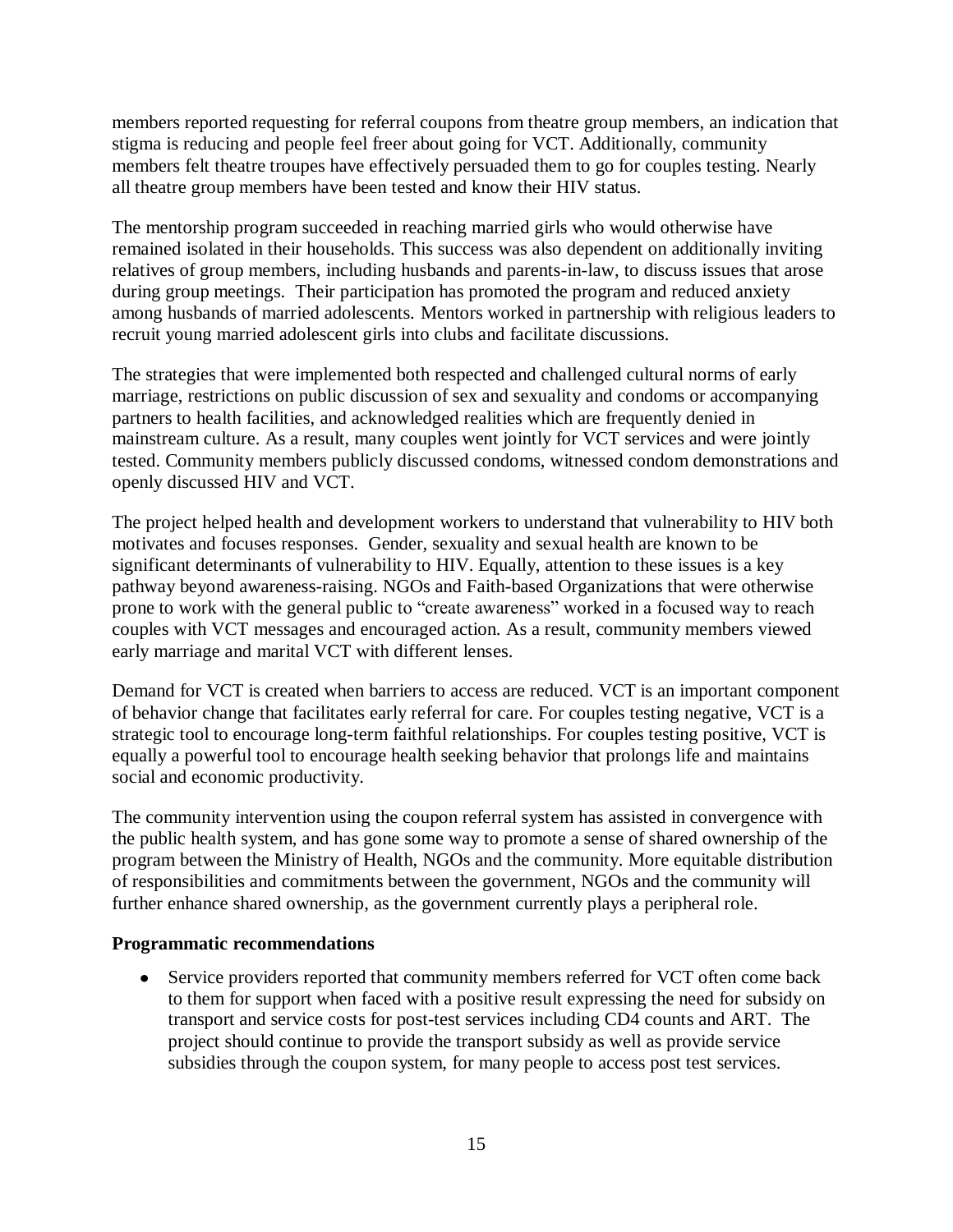- Support from community leaders is an important factor that has contributed to the successful implementation of the project. Additional community leaders, other than religious and civic leaders, need to be identified to form a critical mass of leaders advocating for couples VCT and against early marriage among adolescent girls.
- Volunteer involvement, including that of married youth and additional community mentors, should be expanded and strengthened. Volunteers including mentors, religious leaders and theatre troupes should begin to assume most of the social support responsibilities including the mentoring of post-test club members.